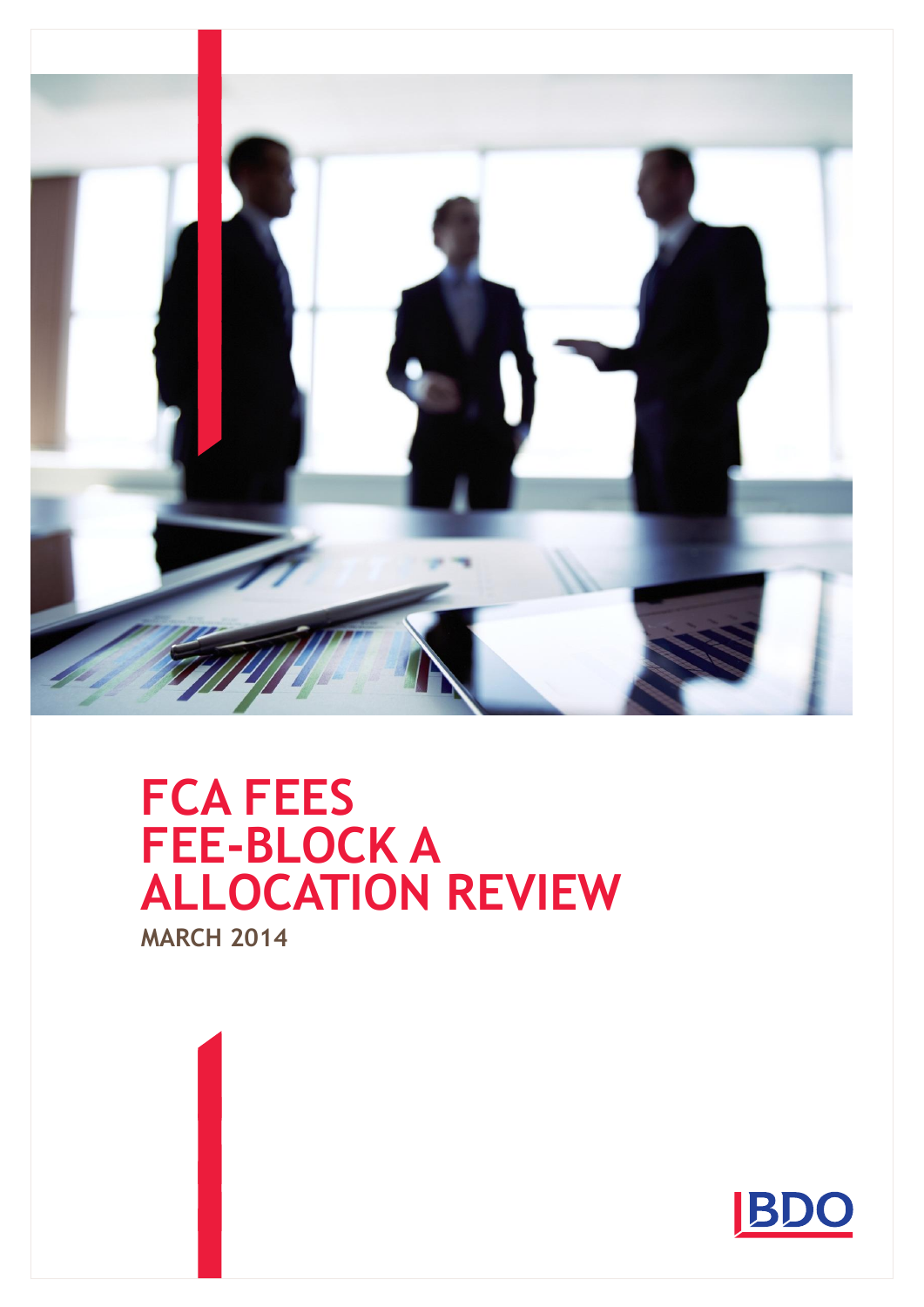# **CONTENTS**

| 1              | <b>Background</b>                                                                                            | 3              |
|----------------|--------------------------------------------------------------------------------------------------------------|----------------|
| $\overline{2}$ | Requirements per Statement of Requirement                                                                    | $\overline{4}$ |
| $\overline{3}$ | <b>Executive summary</b>                                                                                     | 5              |
| $\overline{4}$ | Pictorial summary of this report                                                                             | 6              |
| 5              | Definition of UK regulated income                                                                            | $\overline{7}$ |
| 6              | Suitability of current FCA data fields                                                                       | 10             |
| $\overline{7}$ | Extent that firms could identify at their legal entity level their<br>UK income for all regulated activities | 11             |
| 8              | UK regulated income as an indicator of regulatory activity                                                   | 12             |
| 9              | Definition of income by category of firm                                                                     | 13             |
| 10             | Comparing income against other metrics                                                                       | 26             |
|                | <b>Appendix One</b>                                                                                          |                |
|                | <b>Appendix Two</b>                                                                                          | V              |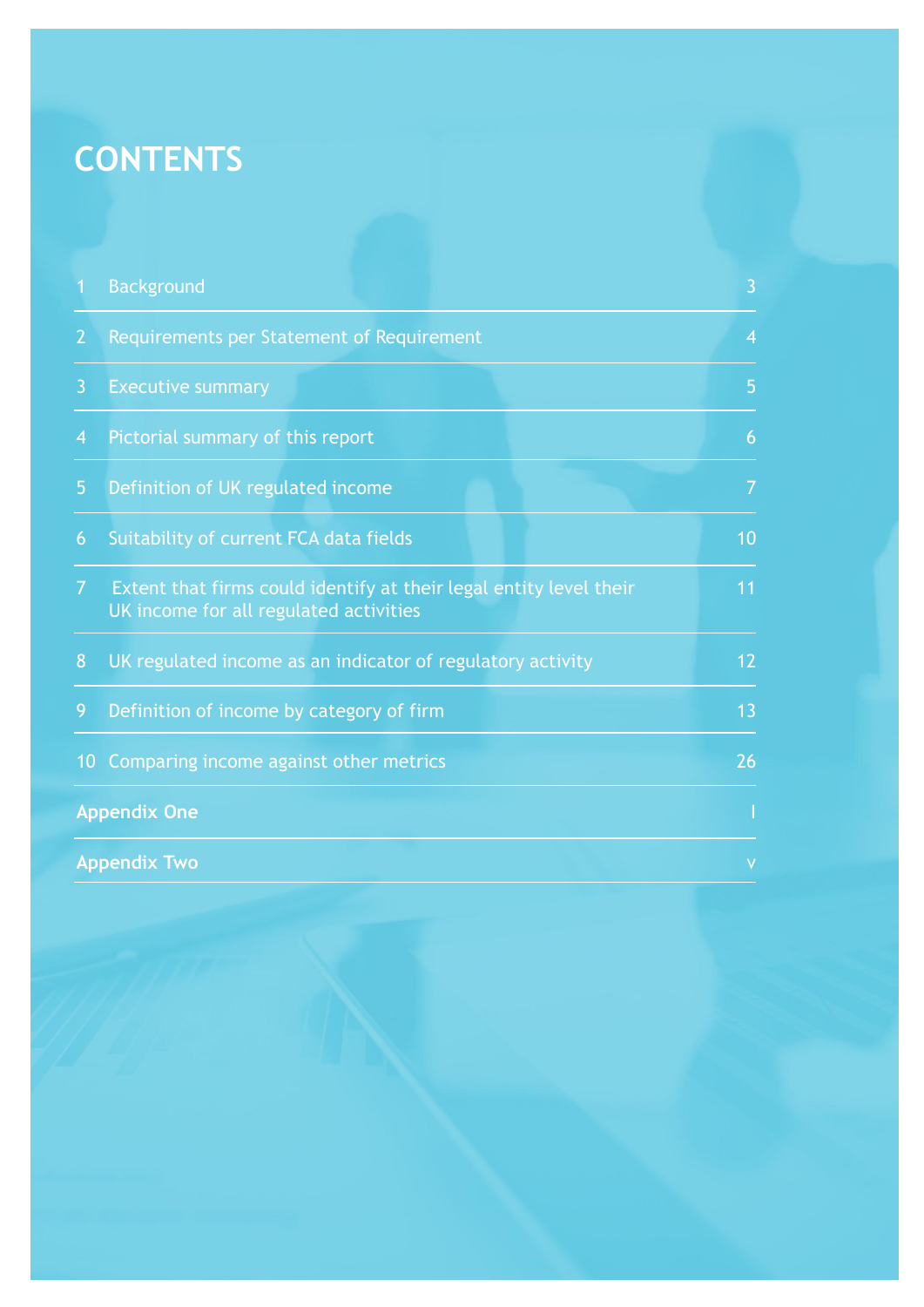## **1. BACKGROUND**

The FCA is undertaking a review of the way it recovers the Annual Funding Requirement (AFR) from authorised firms in the current "A" fee-block.

The "A" fee-block covers a wide range of firms of all sizes including: banks, building societies, credit unions, insurers, friendly societies, the Society of Lloyd"s/managing agents, securities firms, investment managers, corporate advisors, operators/trustees of collective investment schemes, and retail investment, mortgage and general insurance intermediaries; in aggregate, referred to as 'firms'.

Currently the "A" fee-block is split into 16 sub-sets most of which are based on groupings of regulated business which firms are permitted to undertake. The FCA allocates a proportion of its AFR to each sub-set fee-block and this is recovered from the firms in the fee-block in proportion to the amount of business they undertake within the fee-block. The amount of business is measured by a metric (tariff base) which differs for each fee-block although income from the specific regulated activity is used as a tariff base in several fee-blocks. The tariff bases relate to UK business.

The review is considering whether the 16 sub-sets of the "A" fee-block should be consolidated and the total "A" fee-block Annual Funding Requirement allocated across all types of firms in proportion to a common metric – UK regulated income.

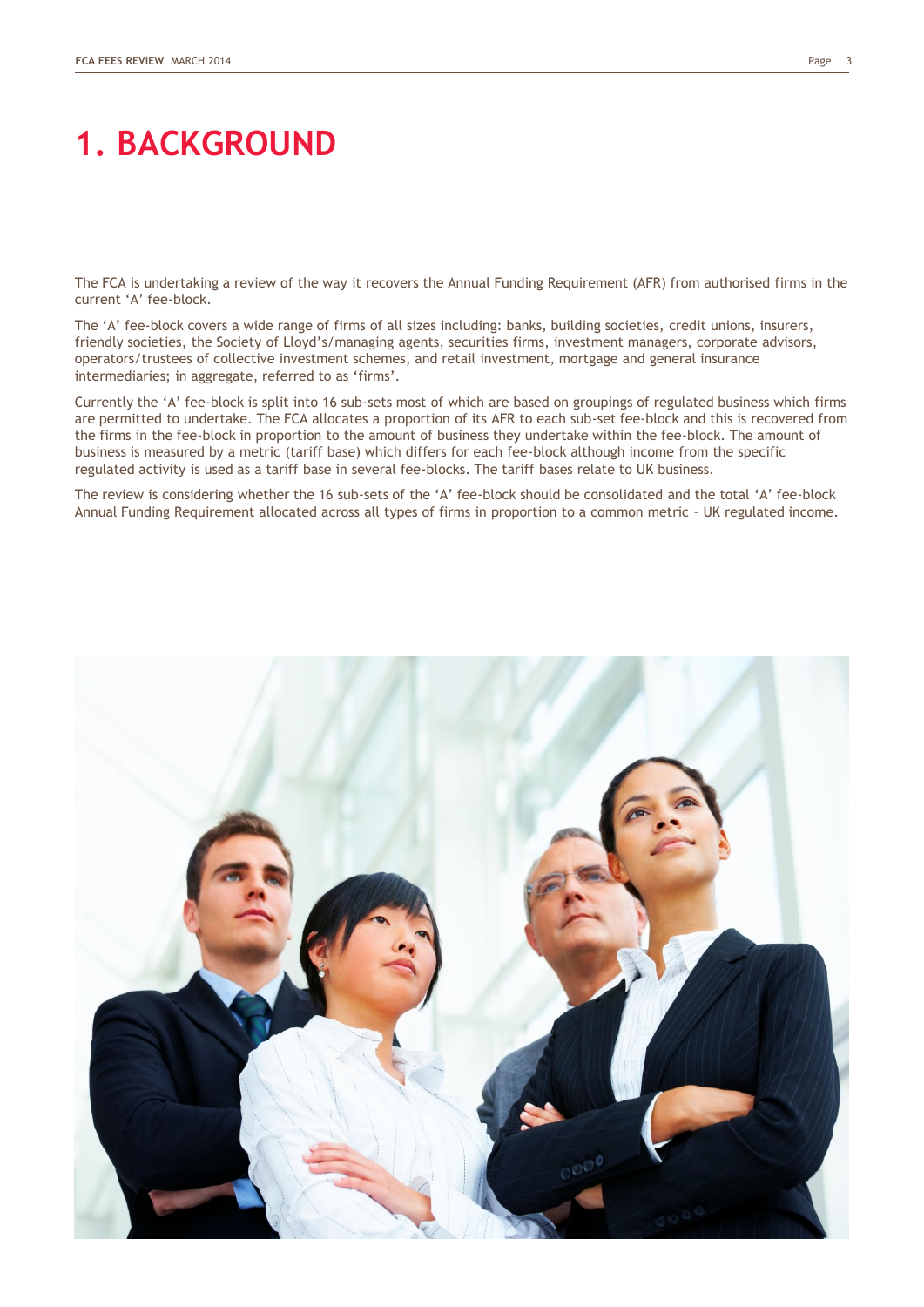### **2. REQUIREMENTS PER STATEMENT OF REQUIREMENT**

This report has been prepared to address the following requirements as set out in the Statement of Requirements TEN-13- 208.

#### **2.1 Definition of income**

A report that sets out the information that enables us to undertake an impact analysis to illustrate to firms what their 2013/14 fees would have been under a consolidated "A" fee-block metric. The information is to include identification of income (adjusted where appropriate) so that it represents a "best fit" across the various types of firms that complete the same regulatory return and across the various different regulatory returns that firms complete.

Also, to include the rationale behind the data fields used and to provide an indication of the degree that the data fields used represent UK regulated income.

A report that sets out the extent that firms could identify at their legal entity level their UK income for all regulated activities, conducted in line with how we direct firms to calculate income where we use it currently for certain sub-set fee-blocks and what different directions would be needed. To include an assessment of what prescription we would need to apply to such directions to ensure that legitimate actions by firms to reduce the levels of income reported for fees purposes are consistently applied across all firms.

#### **2.2 Comparing income against other metrics**

A report that sets out an assessment of the relative merits between income as the metric for the Revenue Option compared to other potential metrics.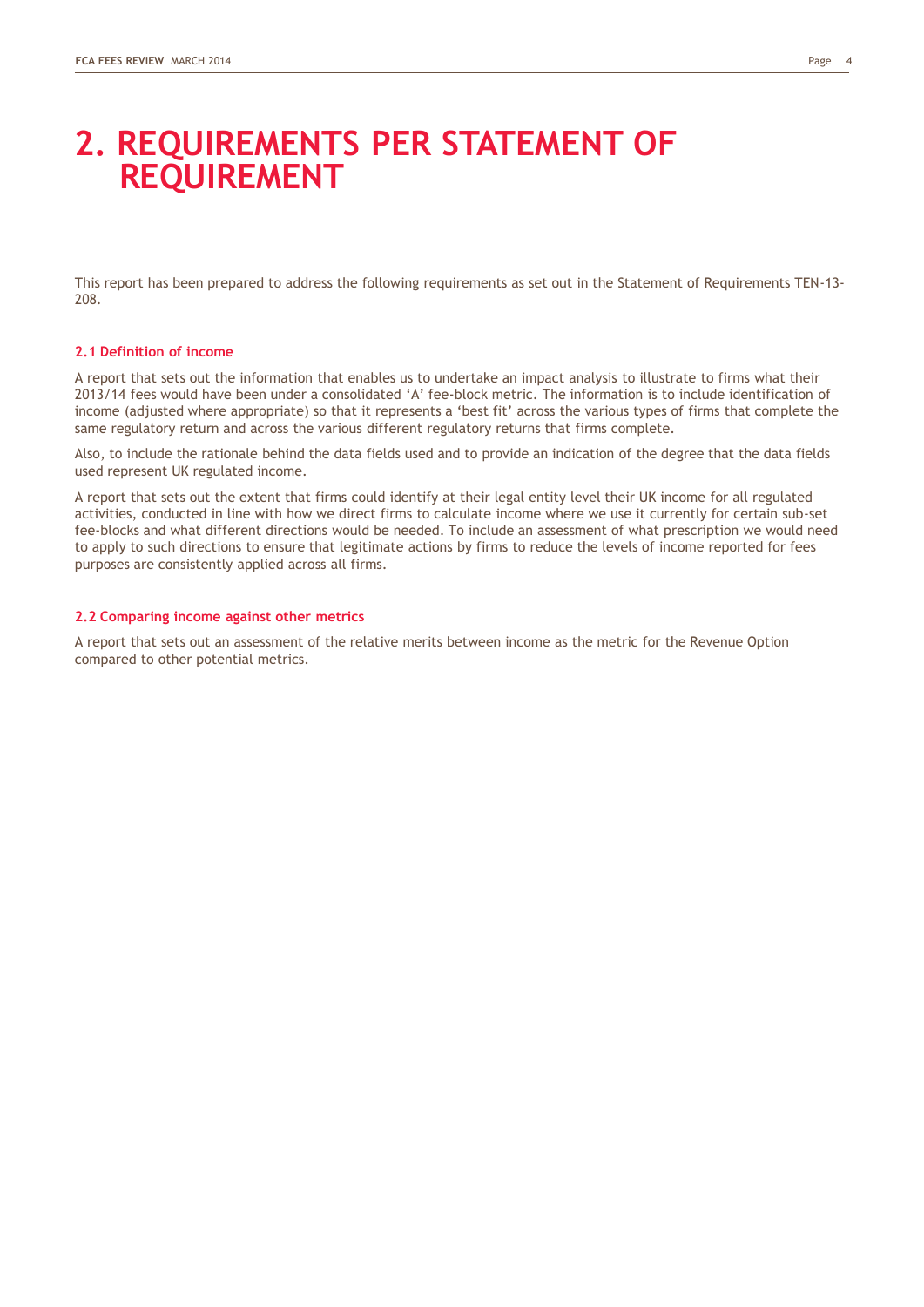# **3. EXECUTIVE SUMMARY**

The Statement of Requirement is split into three requests.

The first is to provide suitable data and rationale to enable the FCA to undertake an impact analysis so firms could compare their current fee allocation to an estimate of the fee allocation under a "Revenue" model. The data we provided to the FCA on the 16<sup>th</sup> January is included in this report in appendices One and Two and further rationale provided in section 9 "Definition of income by category of firm". The discussion in section 9 provides insight into how income can indicate the regulatory activity of the firms per category. Some fit well, such as management fees representing the activity of managing assets under management by fund managers, others do not, such as trading gains as an indicator of an investment bank dealing as a principal.

The analysis in section 9 suggests UK regulated income does broadly reflect regulatory activity but far from perfectly.

The second aspect of the SoR is to provide the FCA with an assessment of whether firms could identify their UK income from regulatory activities at a legal entity level. The bulk of our discussion in this report deals with this aspect of the SoR: it is not an easy question to answer.

Broadly, UK regulated income does reflect the level of regulated activity undertaken by firms and does reflect the benefit received by the firm operating within the FCA regulated market. However, there are inconsistencies with regards to the definition and recognition of income (specifically for life insurance which the IASB is currently reviewing), there are multiple interpretations of what constitutes regulated income and significant systems limitations which result in difficulties in universally defining and reporting UK regulated income. Whilst it is important to be cognisant of these inherent weaknesses, these weaknesses do not necessarily mean UK regulated income is not a suitable tool for the purpose of allocating the FCA annual fee. There is a risk that firms could feel compelled to over-analyse and define too precisely with no proportionate benefit rather than assessing the Revenue model as an imprecise but fair, simple and transparent tool which is fit for purpose.

Although we conclude that UK regulatory income is an adequate metric to use, we have identified three sub-sectors which require significant adjustment to regulated income in order for income to fairly reflect regulatory activity in that subsector. They are:

- Deposit acceptors (accepting deposits creates an interest expense, not income)
- Life insurers (gross written premiums includes an element that is not revenue)
- Society of Lloyds (income of the Society is closer to an expense recharge than to a regulated activity).

The second aspect of the SoR also requires us to report existing fields captured in firms' returns which identified UK regulated income and our suggestion for what additional Income Data Directions ("IDD"s) would be needed. In general, our recommended additional IDDs reflect the need to capture income as regulated or unregulated rather than the current reporting which identifies the nature of the income, such as "interest income" and not its components of regulated interest income or unregulated interest income. The Appendices show the data fields identified which capture UK regulated income used as inputs into the impact analysis. Although we are certain that these fields contain UK regulated income, we have no evidence to confirm what portion of these cells represent regulated income. Consequently, we cannot form a view as to whether these fields are suitable inputs for the impact analysis.

Finally, we have provided limited commentary on other possible indices in section 10, as also required by the SoR. We have provided a small number of possible alternatives but more as a way of understanding the comparability of UK regulated income rather than championing a better alternative. We have compiled our assessment using the FCA"s seven fee governing principles. With this assessment in mind, UK regulated income continues to stand out as a possible index but as will become evident from the discussion within this report, it is not necessarily better or worse than the current methodology but has different strengths and weaknesses.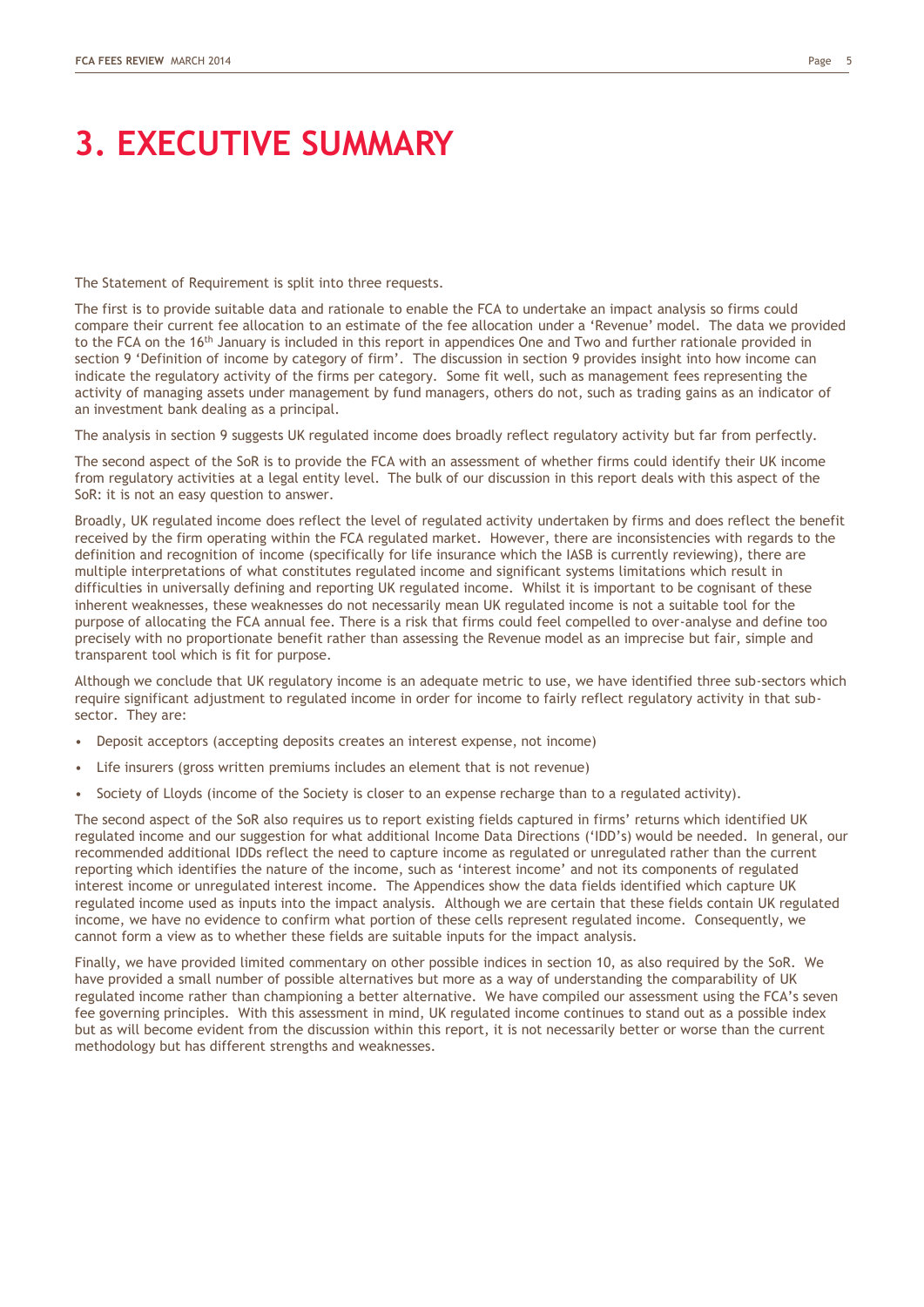# **4. PICTORIAL SUMMARY OF THIS REPORT**

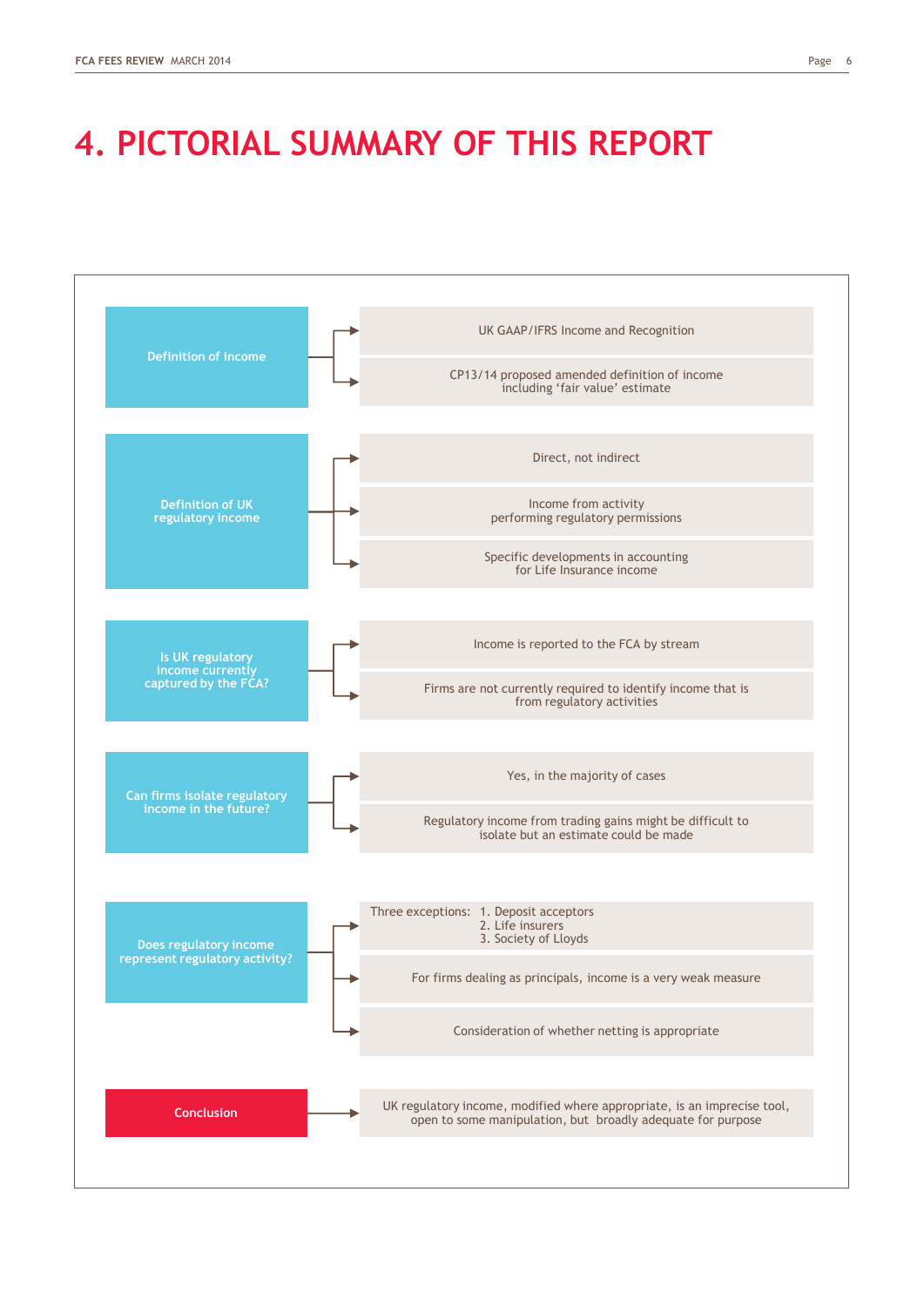# **5. DEFINITION OF UK REGULATED INCOME**

#### **5.1 Definition of income**

In order to form a consistent foundation for all firms to identify UK regulated income, the definition of income in its broader sense needs to be identified. The simplest solution is to use the existing definition of income as defined by accounting standards used by UK entities, namely under IFRS and UK GAAP.

The definitions of income under International Financial Reporting Standards (IFRS) and United Kingdom Generally Accepted Accounting Practice (UK GAAP) are relatively consistent and are as follows:

- IFRS: Income is the revenue recognised from the sale of goods, rendering of services and the use by others of entity assets yielding interest, royalty and dividends<sup>1</sup>.
- UK GAAP: Income is the revenue recognised from the supply of goods or services by a seller to its customers<sup>2</sup>.

Additionally, there is consistency of revenue recognition under both IFRS and UK GAAP.

The use of the accounting definition of income for the basis of allocating FCA fees is a simple solution but not without weaknesses; the most significant being where firms perform multiple regulatory activities within one entity without recognising income for all those activities. The FCA addresses this in the Consultation Paper published in October 2013 (CP13/14). The FCA has proposed a revised definition of "annual income" to include "fair value" for "the amount the firm would otherwise have received for any regulated activity... but for which it has made a business decision to waive or discount its charges."

This deviation away from adopting the pure accounting definition of income represents a practical solution which the FCA would put in place regardless of which model was used to allocate the FCA fee. The alternative option is to continue to adopt the accounting definition of income and ignore the weakness noted above, allowing some firms to "under-declare" income. It could be argued that without the addition of the "fair value" income firms might be enticed to restructure to reduce their income. Considering the issue broadly, the FCA fee is expected to be a small expense for most firms, thus the cost of restructuring to reduce income reported to the FCA will be disproportionate to any reduction in a firm"s FCA fee allocation.

There is a risk that firms will want to investigate bespoke issues or list multiple exceptions without these investigations leading to a proportionate improvement in the accuracy of UK regulated income as an indicator of regulatory activity. Although we acknowledge it is not a perfect fit, we believe it is appropriate to conclude that income for the purpose of FCA Fee allocation should be calculated in the same manner as income calculated for financial reporting purposes. Whether or not the FCA chooses to adopt additional "fair value" income is for the FCA to conclude upon.

#### **5.2 Definition of UK regulated income**

For the purpose of identifying an appropriate FCA Fee allocation metric, our definition of UK regulated income is:

**UK income recognised within a firm's financial statements that is directly attributable to the regulatory permission(s) held by the firm.** 

In CP13/14, the FCA provides the following proposal to define 'UK business':

"As a general rule, any business conducted by a firm or branch based in the UK is likely to be "UK business" – for example, where it gives advice to a UK client on an overseas investment, or where it gives advice to an overseas client on a UK investment."

Although this assists in understanding what UK business is, it is more difficult to define what direct income from UK regulated activities is. As noted by the following examples, there is ambiguity and judgement in determining which revenue streams should be captured within this definition:

• An insurance intermediary receives premium funds from a customer to pass on to an insurer. The process of forwarding these funds on to the insurer can be completed within one day. However, it is within the normal terms of trade that an intermediary may retain the premium funds for a longer period before making payment to the insurer, earning interest on the funds held and booking the interest as income. We would consider the interest earned as NOT direct income from UK regulated activity as the regulated activity of an intermediary is dealing and arranging as an agent, ie commission income for services rendered, not interest income.

Note: IAS 18, p1

<sup>2.</sup> FRS 5, application note G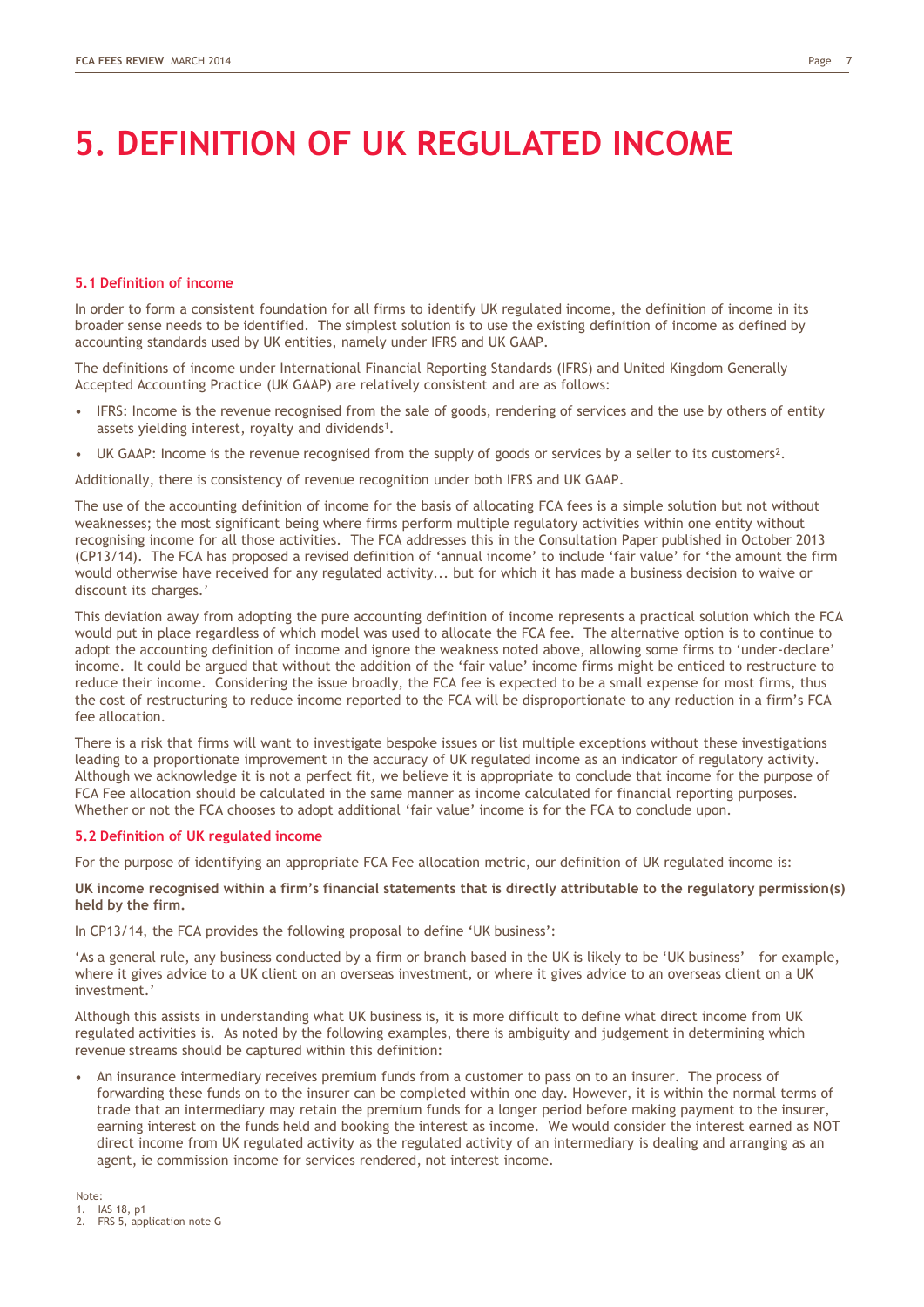# **5. DEFINITION OF UK REGULATED INCOME**

- Where a firm is required to hold minimum capital to satisfy prudential requirements and it generates income from investing this (investment gains and interest income), these gains could be included within UK regulatory income. Whilst the income is not derived from an activity associated with the firm's regulatory permission(s), the income has been generated as a direct consequence of requirements associated with being authorised by the regulator ie the requirement to hold a minimum level of regulatory capital. We would consider this income as NOT direct income from a regulated activity because it is not income resulting from an "activity" but from a prudential requirement.
- A mortgage lender, which reports in GBP, can enter into a mortgage contract in JPY, resulting in residual currency risk which it seeks to manage via a forward currency contract. As a result, uncertainty arises as to whether any gains arising from the use of the financial derivative should be considered UK regulatory income, given that the driver behind entering into this position is the activity undertaken by the firm in line with its regulatory permission, namely entering into a regulated mortgage contract. In this instance, we can see merit in recognising it as either regulated or unregulated income.

The above examples are not flagged to conclude whether or not these meet the criteria of UK regulated income but rather are to prove that judgement is needed. Trying to rigidly define UK regulated income for every business and every transaction in every situation is not achievable but requiring firms to maintain adequate documentation explaining how they have identified income which is directly attributable to the regulatory permission(s) held by that firm represents a reasonable and balanced approach. Therefore we do not believe this need for judgement is an insurmountable flaw.

In the future, the FCA may just require one data field to capture UK regulated income as a single line item within the integrated regulatory reporting framework. For the purposes of this analysis, we have applied the definition of UK regulated income to each sub-category currently included within the "A" fee block, which broadly categorises firms by the nature of their primary regulated activity. In our analysis under section 9, in addition to defining UK regulated income per sub-sector we have also highlighted the regulatory permissions normally associated with that sub-sector. This then provides a clear flow between the type of business, the regulated activity, the regulatory permissions and the applicable income streams. If the revenue model were to be adopted and only one FCA reporting line is required by all "A" fee block firms, the requirement for the current sub-sectors would fall away but the permissions and income streams would remain relevant to the preparer.

### **5.3 Future changes to the definition of income for life insurers**

Of the sub-categories of firms that currently pay FCA Fees in fee-block A, life insurers have the most significant issues associated with both the appropriateness of using UK regulated income as a fee allocation metric and identifying relevant data fields from the regulatory returns to derive an appropriate indicator of regulated activity.

Whilst life insurers do have a top line revenue figure in common with general insurers, namely gross written premiums (GWP), it differs from general insurers in that it reflects not only income for the insurance risk taken but also money from customers that reflects the customers" underlying investments. As a comparison, this latter amount is akin to deposit amounts held by banks for their customers. As much as it would be inappropriate to treat customers" bank deposits as income for the bank, it would be inappropriate to treat that same element of GWP as income for the life insurer.

As a result, the GWP figure is not considered to be representative of the actual level of regulated business activity undertaken by a life insurer in a given period.

The International Accounting Standards Board (IASB) is currently in the process of revising accounting standards relating to insurance contracts, which is expected to have a significant impact on the way in which life insurers report income. Under the proposed framework, life insurers will move away from recording the GWP received each year as income and instead will, for any new policy written, recognise the income which reflects the insurance risk only. For each subsequent year, adjustments will be booked to the firm"s income which reflects changes to the underlying assumptions on the level of insurance risk remaining. We believe these changes to the definition of income for life insurers will better reflect a firm"s regulated activities. Therefore, should the proposed changes to IFRS be implemented, this change in accounting for life insurance income would be seen as supporting the use of the Revenue model. In the meantime, an arbitrary adjustment (discount) to GWP is suggested as a proxy for splitting GWP into deposit and revenue components; we have suggested 50% but acknowledge that this is an arbitrary discount.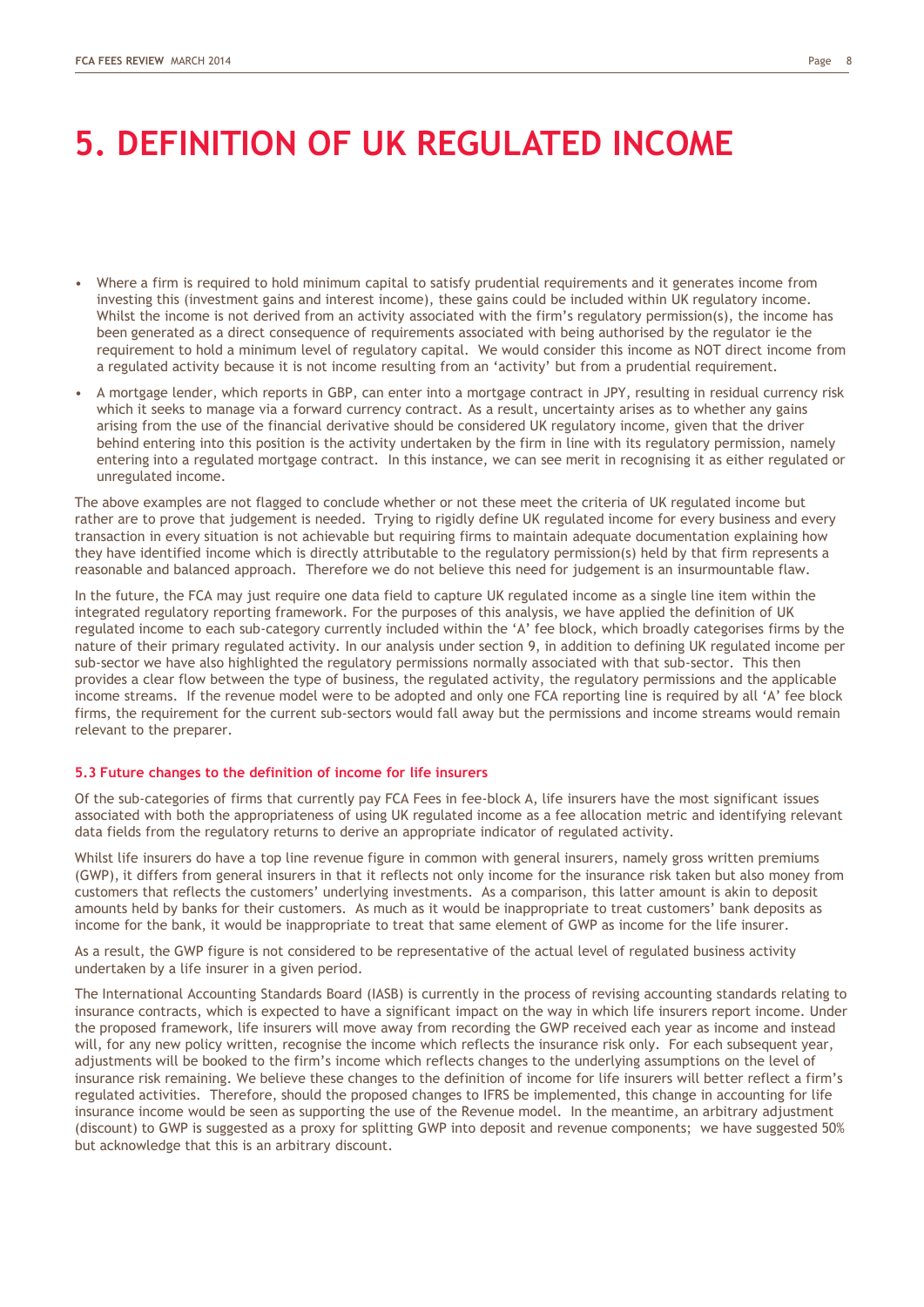# **5. DEFINITION OF UK REGULATED INCOME**

The new IFRS is currently expected to be issued in early 2015, with an effective date following approximately three years subsequent to this, in 2018-2019. Until such time that the proposed changes to IFRS are adopted, a choice will exist between continuing with the status quo of how fees are charged to life insurers or using a reasonable proxy for income that can be derived from the regulatory returns to allow the revenue model to be used in line with other sub-sectors. It should be noted that many life insurers are UK GAAP reporters and that it is not clear that UK GAAP will follow the IFRS in this respect and, if it does, over what timetable?

The issues relating to life insurers are discussed in more detail within the sub-sector analysis in section 9.

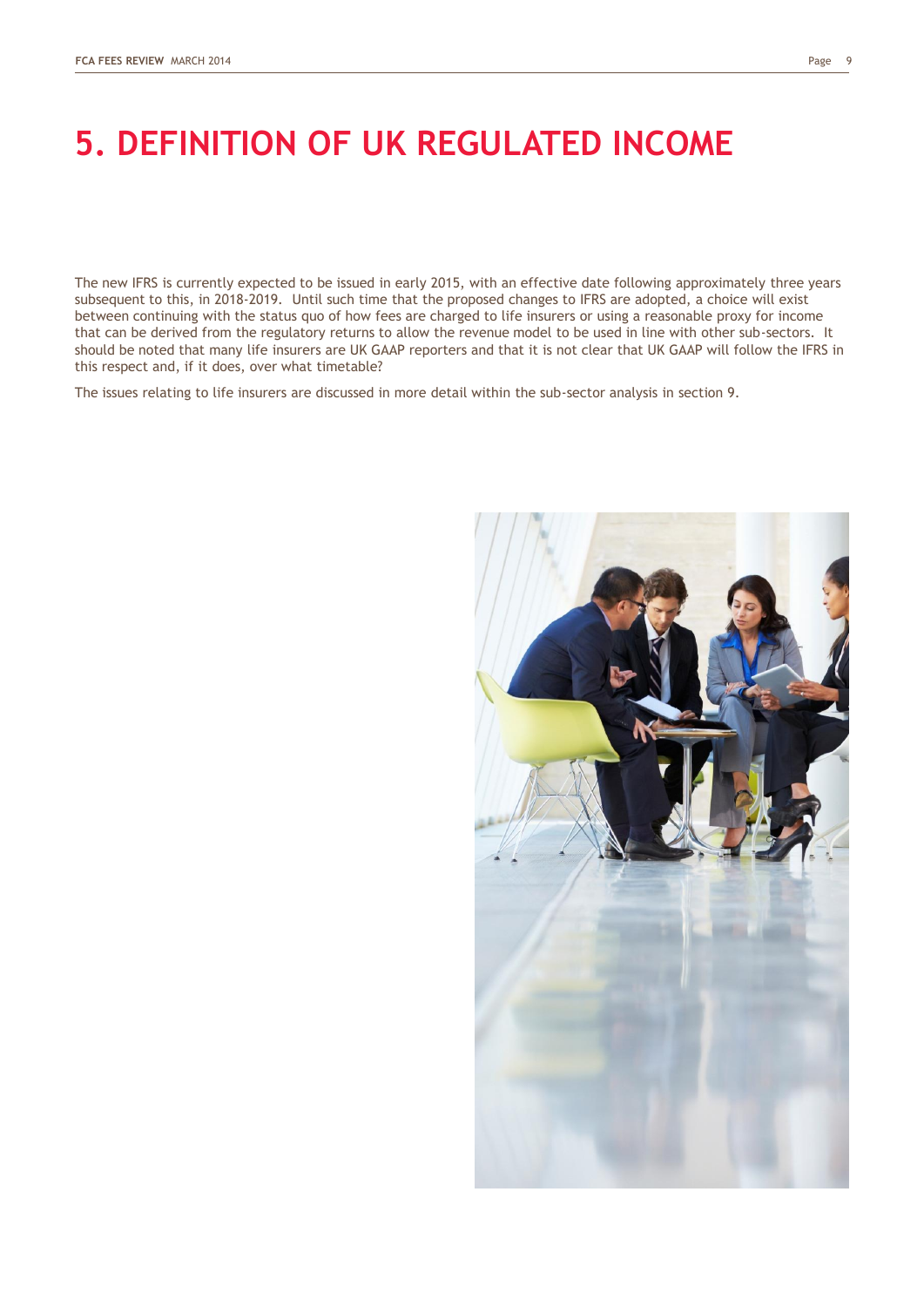# **6. SUITABILITY OF CURRENT FCA DATA FIELDS**

We have been asked to consider the degree to which the data fields used within our analysis represent UK regulated income. To that extent, consideration is also required to be given to the extent to which suitable data is already captured by the FCA as part of the integrated regulatory reporting process.

Whilst the current regulatory returns capture the necessary fields to calculate income, there is currently no reporting of income specifically in respect of regulated activities. Income is currently reported based upon the character of its source rather than the activity it represents. It is erroneous to assume that certain income line items represent regulatory income as highlighted by the examples below:

- A bank may enter into an interest rate swap as a means to hedge net interest rate exposure arising from loans written and deposits taken. Gains on the swap position may be recorded by the firm as interest income, which would subsequently be captured by the FCA within the firm"s FSA002 return and included as part of the firm"s UK regulated income, even though this may not necessarily be considered by the firm as derived directly from its regulatory permissions (ie not UK regulated income). Furthermore, in practice, gains of this nature could be classified within either interest income or trading income in the relevant firm"s FSA002; the classification is dependent on the firm"s own judgement. This serves to provide two examples of instances of where the use of data fields is not consistent between firms with similar activities.
- A mortgage provider generates interest income in its ordinary course of business through entering into regulated mortgage contracts, which is a regulated activity. However, all interest income reported by the firm will be captured as part of the regulatory reporting process without splitting out interest arising from activities which are not part of the firm"s regulatory permissions, such as interest income on the firm"s own current account. Currently the FCA collates data on "interest income" and not "interest income from regulated activities".

To ensure clarity, it should be noted that the SoR requested a report which "sets out the extent that firms could identify at their legal entity level their UK income for all regulated activities...'. We have taken this to mean the identification of specific income items which reflect specific regulated activities. As an alternative to this, it could be argued that if a firm is regulated, then ALL its activities are regulated (ie a firm cannot be 75% regulated, it either is or it isn"t), in which case, all income would be used to measure the UK regulated income. If this were the model chosen, then the FCA would need to collect data for Total Income which it currently does for some fee-block A firms already and which the remainder could provide if requested and which is already available within a firm"s financial statements.

In section 9, we have highlighted where we believe additional IDDs are required to allow firms to report UK regulated income to the FCA. Our overarching recommendation is to split income into "income from UK regulated activities" and 'income from unregulated activities'.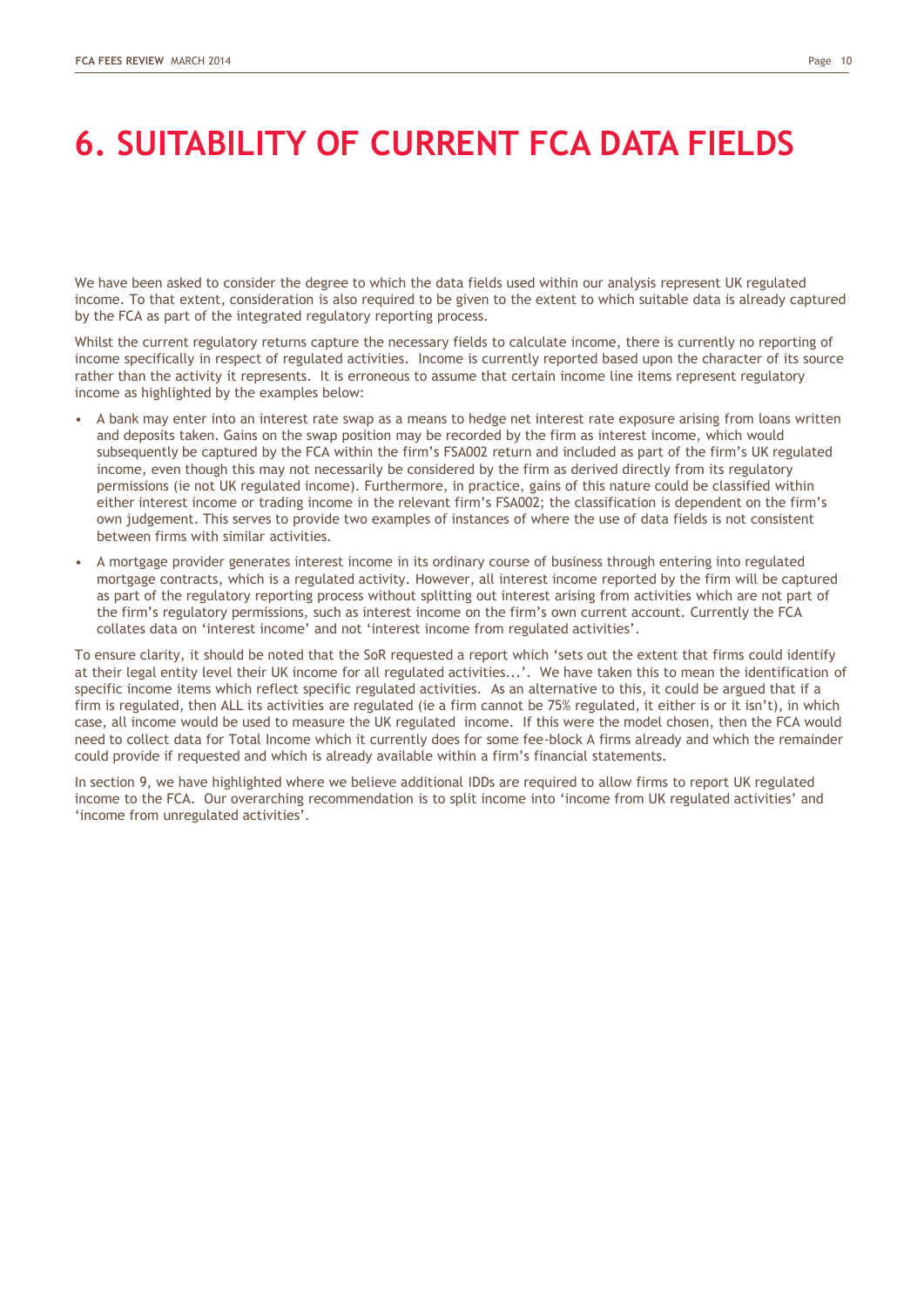### **7. EXTENT THAT FIRMS COULD IDENTIFY AT THEIR LEGAL ENTITY LEVEL THEIR UK INCOME FOR ALL REGULATED ACTIVITIES**

A level of assumed quality in accounting systems and records exists for regulated firms in order to be compliant with the requirements of SYSC 3.2.20  $(1)^3$ . As such, it is considered highly probable that most firms (We acknowledge that some intermediaries may find this extremely difficult.) would be able to separately identify and isolate UK regulated income from other income, even if it is not currently reported as split to the FCA.

However, it is also noted that instances exist whereby isolating income arising from regulated activities is likely to be impractical. For example, a bank that generates income in the form of trading income (ie gains on investments), which represents income from investing its own retained earnings and income from investing customers" deposit where the latter is a regulated activity (dealing in investments as principal) and the former is not. As such, not all trading gains may be considered to fall within the scope of UK regulated income. Generally speaking, it is unlikely that a bank will currently have systems that segregate these gains, nor are they likely to be implemented in the future, meaning that it may only be possible to apportion the gains on the basis of the proportionate split of business that the firm otherwise undertakes, as permitted by the proposed FEES 4 Annex 13G.

Linking back to the previous commentary on capturing relevant data, in this case the FCA would currently only capture the total trading income reported by the firm within the FSA002 return, regardless of whether this is representative of regulated or unregulated activity.

Our conclusion is that although firms are not currently reporting their UK regulated income to the FCA, in most circumstances, firms would have this data available. Where exceptions exist, we believe it would be possible for most firms to provide an estimate however we also acknowledge that general insurers and Lloyds firms may only be able to identify UK regulated income rather than specifically FCA regulated income.



3. A firm must take reasonable care to make and retain adequate records of matters and dealings (including accounting records) which are the subject of requirements and standards under the regulatory system.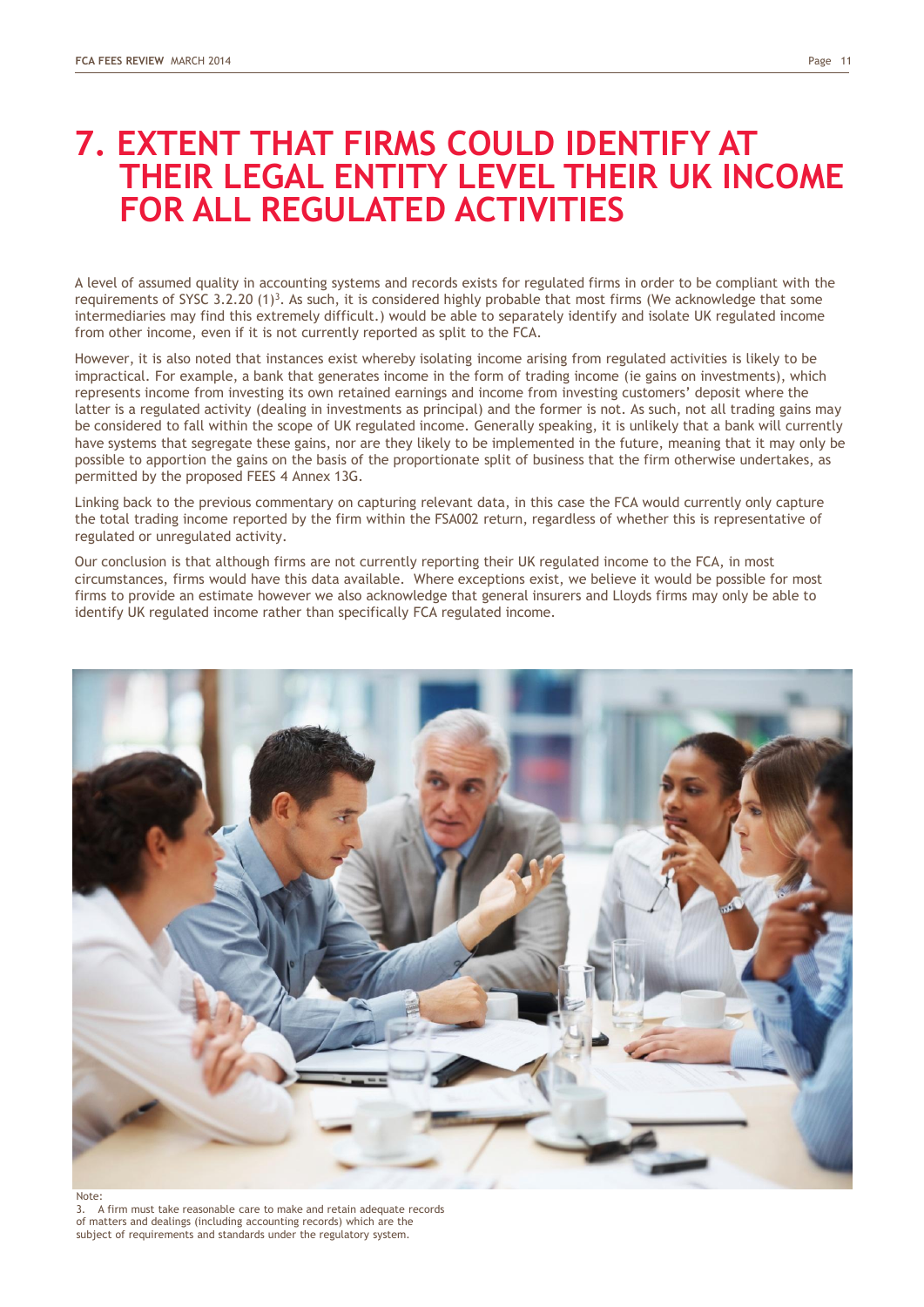### **8. UK REGULATED INCOME AS AN INDICATOR OF REGULATORY ACTIVITY**

A key consideration in determining the appropriateness of the use of the revenue model is whether or not UK regulated income can be considered a satisfactory "indicator" of the level of regulated activity undertaken by a firm.

Using the term "indicator" of regulated activity is to acknowledge that any metric used, including UK regulated income, will not always be a completely accurate reflection of regulatory activity. For mature businesses, we would not expect to see significant inconsistencies as to its suitability, although there will be some sub-sector specific issues and individual case specific issues resulting in UK regulated income being unsuitable. For instance, we can foresee the use of income as a measure of regulatory activity as unsuitable for a general insurer in "run off".

### **8.1 Exceptions where modification is needed**

During the course of our analysis, three sub-sectors were identified where UK regulated income was not considered a sufficiently strong indicator of regulatory activity:

- Life insurers as already described in section 5.3, we believe gross written premiums are not appropriate and should be discounted. There is a lack of public data which would allow us to recommend a justifiable discount to gross written premiums so we suggest the FCA discount GWP by 50% as an arbitrary discount.
- Deposit acceptors in the case of deposit acceptors, the relevant regulatory activity, namely the accepting of deposits, results in an expense, rather than income. In this instance, it would seem appropriate to either take the decision to use interest expense as the indicator of regulatory activity or assume interest income remains a suitable indicator of regulatory activity.
- The Society of Lloyd"s the regulatory structure around the Society of Lloyd"s is unique. It is intrinsically unlikely that an appropriate indicator for the Society of Lloyd"s will be the same or even similar to that applied to the generality of regulated firms. A different proxy indicator will be needed in this case.

Further analyses of these exceptions are presented in section 9. In section 10, we consider the pros and cons of indicators other than income.

#### **8.2 The use of net income**

In the proposed Fees 4 Annex 13G, the FCA provides a definition of annual income and, within that definition, the FCA outlines circumstances where netting can take place. As an example, the FCA has concluded that rebates to investors and introducers can be deducted from income. The FCA also concludes that payments onto other regulated firms can also be deducted.

Although the FCA has defined what deductions to income could be made, there is room for challenge to argue that not all rebates should be deducted. If the foundation of defining UK regulated income is that it reflects the regulated activity, it doesn"t necessarily follow that every rebate is a reduction in the responsibility of performing the regulated activity. Additionally, it is important not to assume that a transfer of risk also means a reduction in regulated income (as the risk transfer doesn"t mean the regulatory activity has also transferred).

In our view, the starting point should be to assume gross income represents the regulated activity and if a firm chooses to make a deduction to that figure, that firm must also prove that there has been a reduction in the underlying regulatory activity performed rather than the deduction representing a risk mitigation only.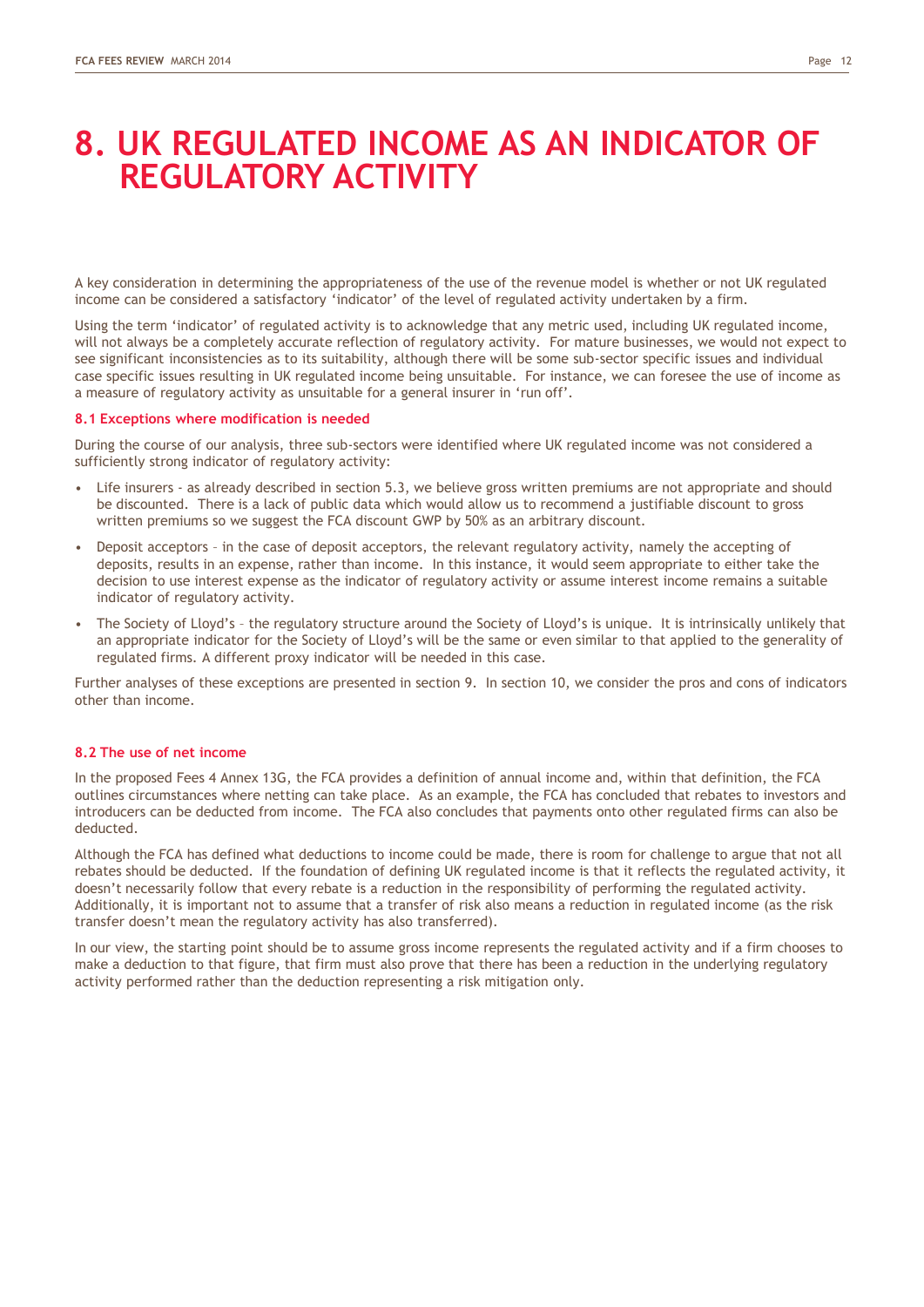To assess whether it is possible to identify UK regulated income, we have started with the existing sub-sectors of feeblock A to ascertain the following:

- The regulated activity
- The income associated with the regulated activity
- The suitability of that income stream as an 'indicator' of regulatory activity
- Whether there are any factors which would undermine the credibility of the income stream
- Proposed options for improvement going forward
- Any prescription that would need to be applied to ensure that legitimate actions by firms to reduce the levels of income reported for fees purposes are consistently applied across all firms.

Our analysis has been undertaken on the basis of the sub-sectors" primary regulated activities. However, it is acknowledged that cross over will exist for firms that straddle sub-sectors and for which UK regulated income may comprise different streams. For example, this is particularly common for firms operating in the banking sector, whose regulatory permissions will cover activities ranging from deposit accepting, to entering into mortgage contracts, fund management and dealing as principal. Therefore, in this instance, a bank would need to identify the multiple regulated activities and appropriate UK regulated income under multiple sub-sectors and not just refer to "interest" as the UK regulated income under the "Accepting Deposits" sub-sector heading.

One of the matters we have been asked to consider is the consistency of data fields used across different returns completed by firms. Our analysis of the different sub-sectors indicates that the fields are largely consistent between firms. However, issues may arise due to inconsistencies in the way in which certain items are classified by firms themselves, such as the example involving interest rates swaps as mentioned earlier. Similarly, a firm acting as an Authorised Corporate Director and a Fund Manager may not recognise and report the fee from these two services separately even though both services require different regulatory permissions. This type of issue is not overly concerning as the lack of separation doesn"t lead to a misreporting of UK regulated income.

Overall, we consider that the data collected across all of the different returns used by firms broadly provides a "best fit" in generating figures for UK regulated income. There is judgement required and we accept that opinion may vary in identifying the specific data field currently available which best represents UK regulated income.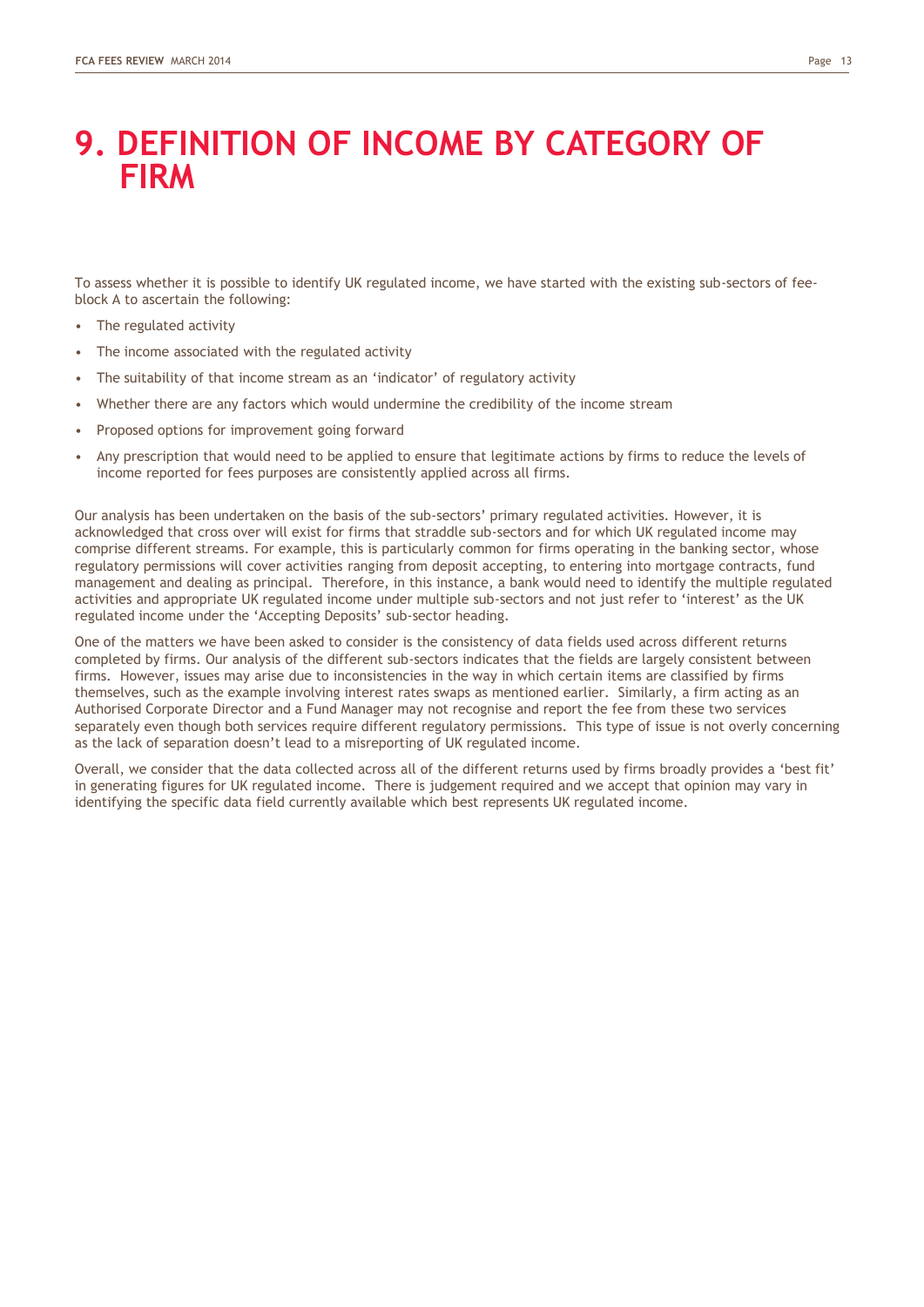### A.1 DEPOSIT ACCEPTORS

### **Applicable regulated activities**

- Accepting deposits
- Operating a dormant account fund.

### **Identification of income**

Deposit accepting is not itself an income-generating activity. Instead, income is generated through the use of the deposits received, either through lending at a higher rate of interest or through the use of the deposits to fund trading. If UK regulated income is zero (or close to) for the activity of deposit accepting, then an alternative measure is needed.

Interest income is made up of interest on loans, overdrawn accounts and card accounts. Interest expense is the expense incurred on deposits held by the firm. Usually, banks would disclose interest receivable, interest payable and a net interest income figure in the primary statements.

An alternative to interest income would be to use interest expense as the underlying metric. This would appear to be the metric aligned most directly to the regulated activity.

Net interest income is not a sufficient metric to measure the full scope of activity, as this will only be indicative of the margin generated.

A further alternative would be to use an absolute measure of interest to take into account all activity undertaken by deposit acceptors, albeit indirectly. This would be calculated by adding relevant (ie pertaining to UK regulated activity) interest income and expenses together, rather than calculating a net figure, thus providing an indicator of regulated activity for deposit acceptors. This too, deviates from the definition of UK regulated income provided in 4.2 and would be difficult to justify.

### **Data fields used, rationale and extent to which data fields represent UK regulated income**

| ' Data item.  | <b>Field name</b> | <b>Field reference</b> |
|---------------|-------------------|------------------------|
| <b>FSA002</b> | Interest income   | 7Β                     |
|               | Interest paid     | 26 <sub>B</sub>        |

Whilst the data fields used are considered to be representative of UK regulated income as relevant to deposit accepting, UK regulated income is also derived from other activities by firms within this fee block. As previously discussed, many firms in the banking sector hold regulatory permissions outside of accepting deposits. In cases where firms also deal as principal, identification of UK regulated income will not end with the interest income and/or expense generated as part of accepting deposits; instead, the income generated by the firm through the trading book will also comprise part of the firm"s UK regulated income. However, as previously mentioned in this report, segregating the trading book income which arises from regulated and unregulated activities may prove to be a challenge for firms' accounting systems.

Further to this, additional IDDs will be required to properly exclude interest income and expenses that do not arise from regulated activities. Examples of this may include interest payable on debt instruments issued by the firm or interest income charged on intercompany loans.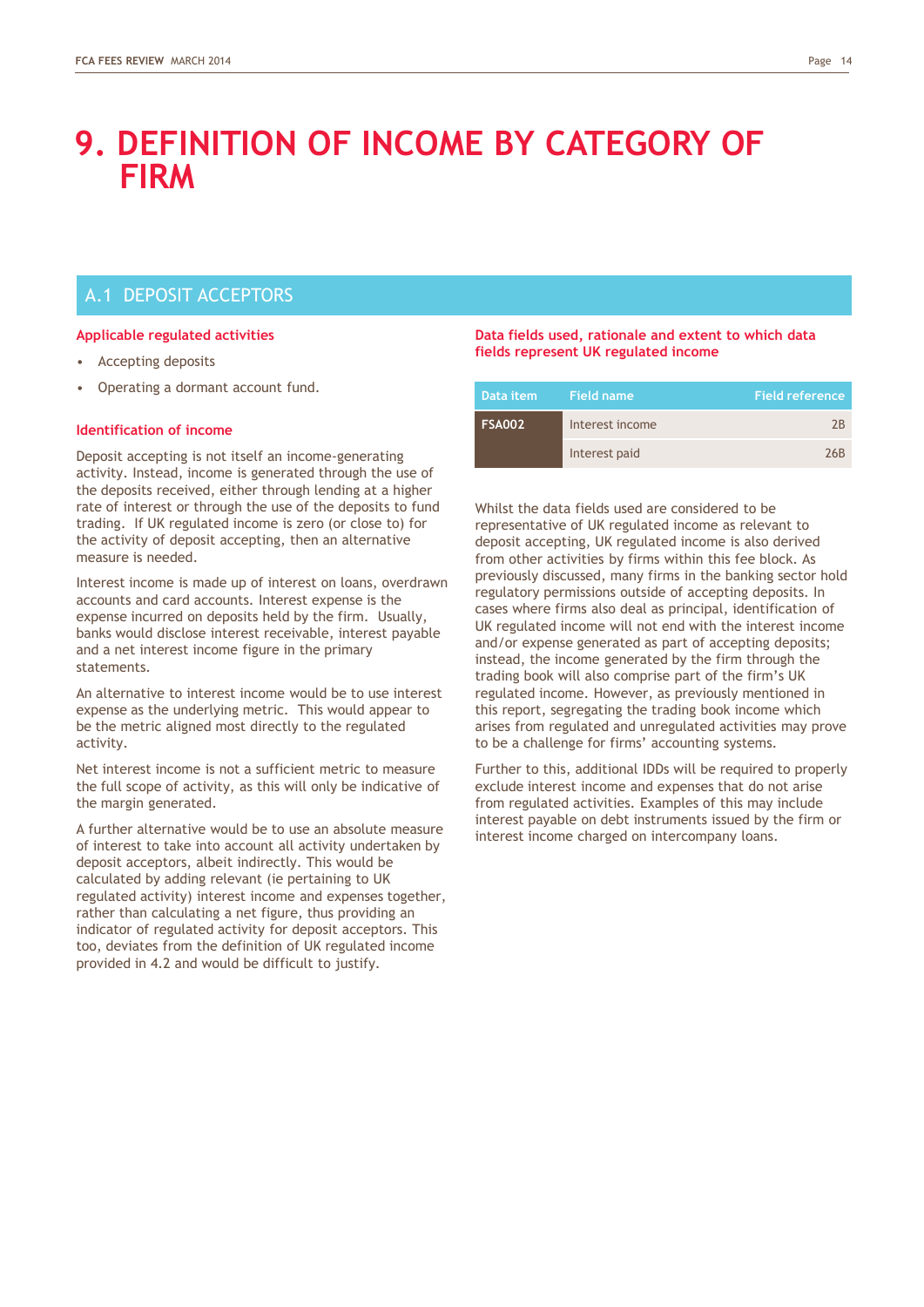### A.2 HOME FINANCE PROVIDERS AND ADMINISTRATORS

### **Applicable regulated activities**

- Entering into a home finance transaction
- Administering a home finance transaction
- Agreeing to carry on a regulated activity (which is included within either of the above).

### **Identification of income**

Home finance providers and administrators include all firms that provide mortgages, from banks to specialist mortgage lenders. UK regulated income is derived from interest received on home financing activities, with the relevant regulated activity being entering into a regulated mortgage contract as lender.

Within the financial statements of a home finance provider, interest income will form the top line of revenue within the income statement. For the purpose of defining UK regulated income, deductions are made from this interest income recognised in the financial statements in respect of interest income arising from non regulated activities. This may arise from, for example, interest income on the firm"s cash deposits, other debt instruments held for investment purposes or potentially on derivative contracts entered into for the purpose of minimising net interest rate exposure.

### **Data fields used, rationale and extent to which data fields represent UK regulated income**

| Data item                                                | 'Field name.        | <b>Field reference</b> |
|----------------------------------------------------------|---------------------|------------------------|
| Mortgage<br>Lending &<br>Administration<br><b>Return</b> | Interest receivable | <b>B1.2</b>            |

The rationale for using the above data field is that this is most representative of the income generated by home finance providers.

The data field used is concluded to be representative of UK regulated income and also provides an appropriate indicator of UK regulated activity. However, an additional IDD to separate out interest income arising on nonregulated activities is required to appropriately isolate UK regulated income.

As described earlier, we note that inconsistencies exist between firms as to the classification of gains arising from interest rate swaps. Some firms classify this as interest income on their regulatory returns whilst others classify this as trading income. Consequently, there is a risk that firms will interpret the classification differently resulting in reporting different UK regulated income.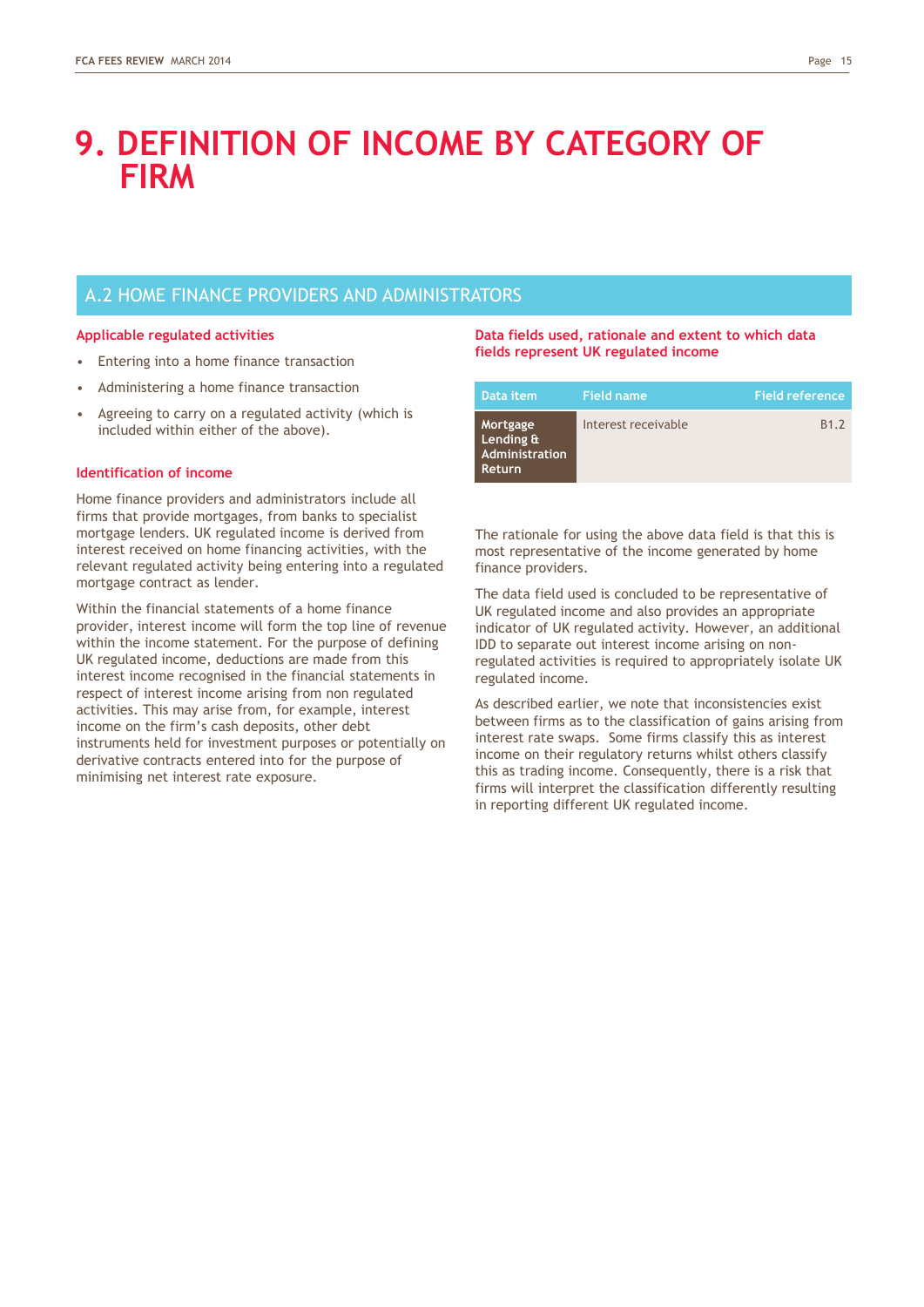### A.3 INSURERS – GENERAL

### **Applicable regulated activities**

- **Effecting contracts of insurance**
- Carrying out contracts of insurance.

#### **Identification of income**

For general insurers, the top line of income recognised within a firm's income statement comprises of gross written premium (GWP). This figure reflects all income on policies written, broadly meaning incepting, during the period in question. A material element of this GWP is deferred in the form of an unearned premium, which is the element built into the premium to cover the insurance risk anticipated to arise subsequent to the year end.

Consequently, for the purposes of defining UK regulated income, the appropriate measure for general insurers is concluded to be gross earned premiums during the period, which can be derived directly from the financial statements, but also being GWP plus unearned premiums brought forward less unearned premiums carried forwards.

Consideration has been given as to whether the derivation of UK regulated income should also take into account the impact of any reinsurance contracts held by the firm. As reinsurance is considered to be a representative of a risk management cost borne by an insurer rather than a reallocation of UK regulated activity, it is concluded that deductions should not be made from gross earned premiums to account for reinsurance costs.

### **Data fields used, rationale and extent to which data fields represent UK regulated income**

| Data item                    | 'Field name.    | <b>Field reference</b> |
|------------------------------|-----------------|------------------------|
| <b>IPRU (INS)</b><br>form 20 | Earned premiums | $11 - 1$               |

The rationale for using the above data field is that this ties into the definition of income for general insurers, being a direct extraction of gross earned premiums. This differs from the data field used for the purposes of the impact analysis, which was earned premiums (net of reinsurance).

As previously described, this data field is concluded to be representative of UK regulated income, which is considered to be a reasonable indicator of regulated business activity and regulatory risk, although GWP would likely be a stronger indicator in this respect. Whilst this is the case for mature, general insurance businesses, the use of income as an indicator will become less relevant when an insurer goes into decline or run-off, when management of the balance sheet will become the predominant business activity. Additionally, the concept of earned premium is expected to disappear under Solvency II. This will need further consideration once Solvency II is implemented to define a more suitable metric.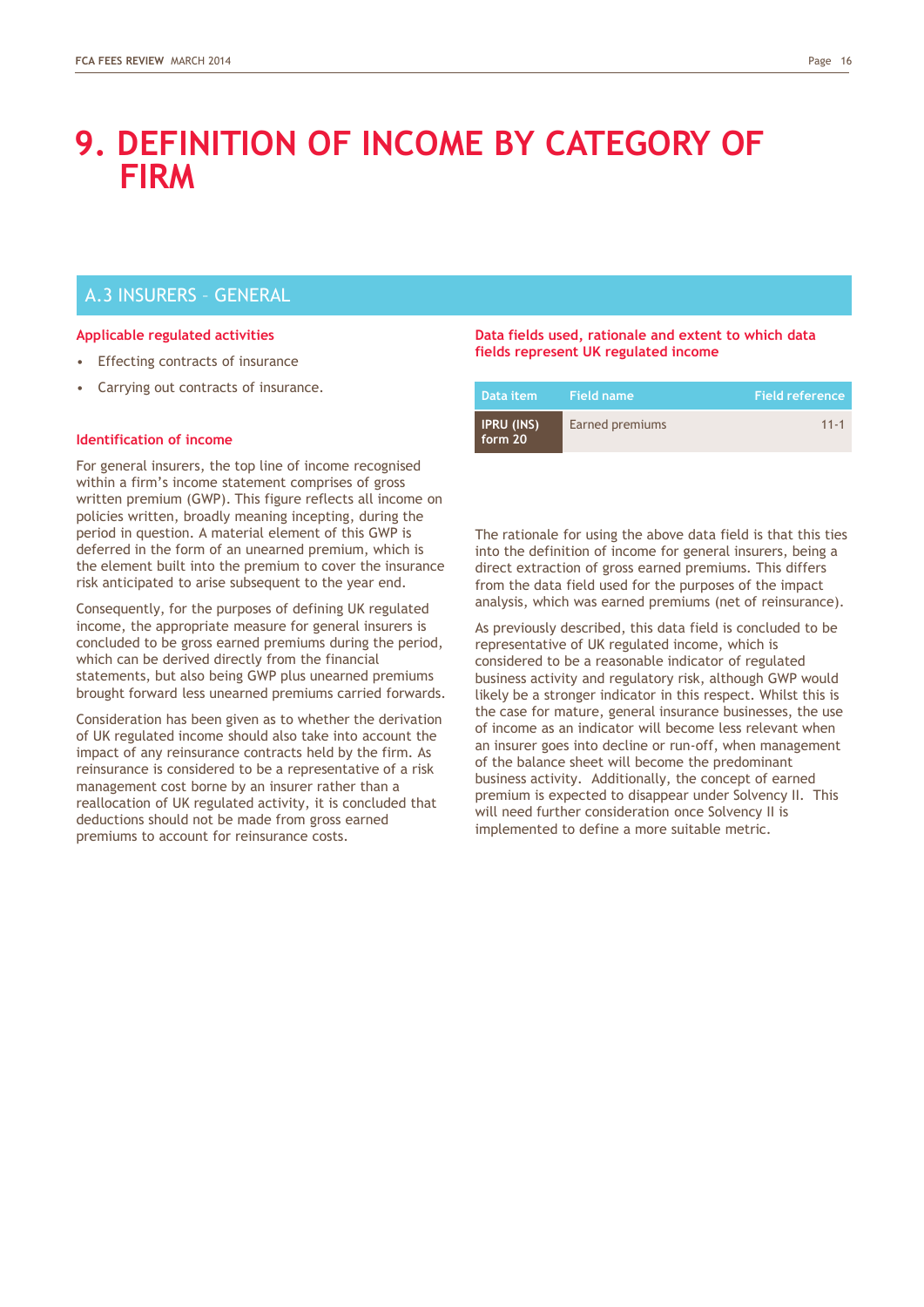### A.4 INSURERS – LIFE

### **Applicable regulated activities**

- **Effecting contracts of insurance**
- Carrying out contracts of insurance.

### **Identification of income**

The two key issues in determining the definition of UK regulated income for life insurers are as follows:

- The inherent complexity in providing a definition and extracting relevant data from regulatory returns currently collected by the FCA.
- Income as accounted is not considered to be an appropriate measure of business activity and is inconsistent with substantially all other types of firms currently included within the sub-categories of the "A" fee-block.

The main activities associated with regulatory permissions for life insurers are selling new polices, management of the balance sheet and, on a more limited level, communicating with existing policy holders. Of these, the most significant activity undertaken by life insurers is the management of the funds held to match the long term business provision on the balance sheet. The selling of new policies is a driver of the business, but this is more relevant for the purpose of providing additional funding to investment activities rather than to make an underwriting profit (ie a profit on the mortality/morbidity risk taken on).

Income recognised in a life insurer"s financial statements comes in the form of gross written premiums (GWP), which reflects all income due in a given period on all active polices. That income includes both revenue and deposit elements, in widely varying proportions across the sector depending on the business focus of each regulated firm. Within the financial statements, there is no concept of unearned premium within the premium lines for life insurers. Instead, a provision to reflect unexpired risk is made within the technical reserves as part of the larger long term business provision.

Consequently, GWP is not considered to be a reasonable reflection of regulated activity. Instead, a proxy is required to provide a more appropriate indicator of UK regulated activity. This should have the effect of adjusting GWP to remove any amounts that do not bear insurance risk activity; that is to say, the 'deposit' element, or receipts that purely bear investment risk.

This data is produced for actuarial purposes, but is not currently collected by the FCA as part of the integrated regulatory reporting process (either through the audited financial statements or through the regulatory returns themselves).

There is a further issue in relation to life insurers (and general insurers) in the case of a business in run off. Where a life insurer is not entering into any new business, thus having nil premium income, but is still required to manage the balance sheet in order to pay out claims, there may be a dislocation between the basis on which fees are charged under the revenue model and the level of regulated activity undertaken.

### **Data fields used, rationale and extent to which data fields represent UK regulated income**

| Data item                    | Field name      | <b>Field reference</b> |
|------------------------------|-----------------|------------------------|
| <b>IPRU (INS)</b><br>form 40 | Earned premiums | $11 - 1$               |

For a life insurer, the figures reported for GWP and for earned premiums would be expected to be the same. The rationale for using this data field is that this is the nearest identified proxy for UK regulated income for life insurance businesses, although we note that this still does not provide an appropriate indicator of regulated activity. As such, we propose discounting this figure by 50%, which represents an arbitrary reduction in light of there being no available evidence to support a more suitable adjustment.

Depending on the results of the impact analysis to be undertaken by the FCA, it may yet be ascertained that this figure requires adjustment in order to be better reflective of the overall impact of life insurers on the UK financial services industry as a whole. The 50% figure will not be appropriate for most, if not all, firms, but provides a basis for the impact analysis.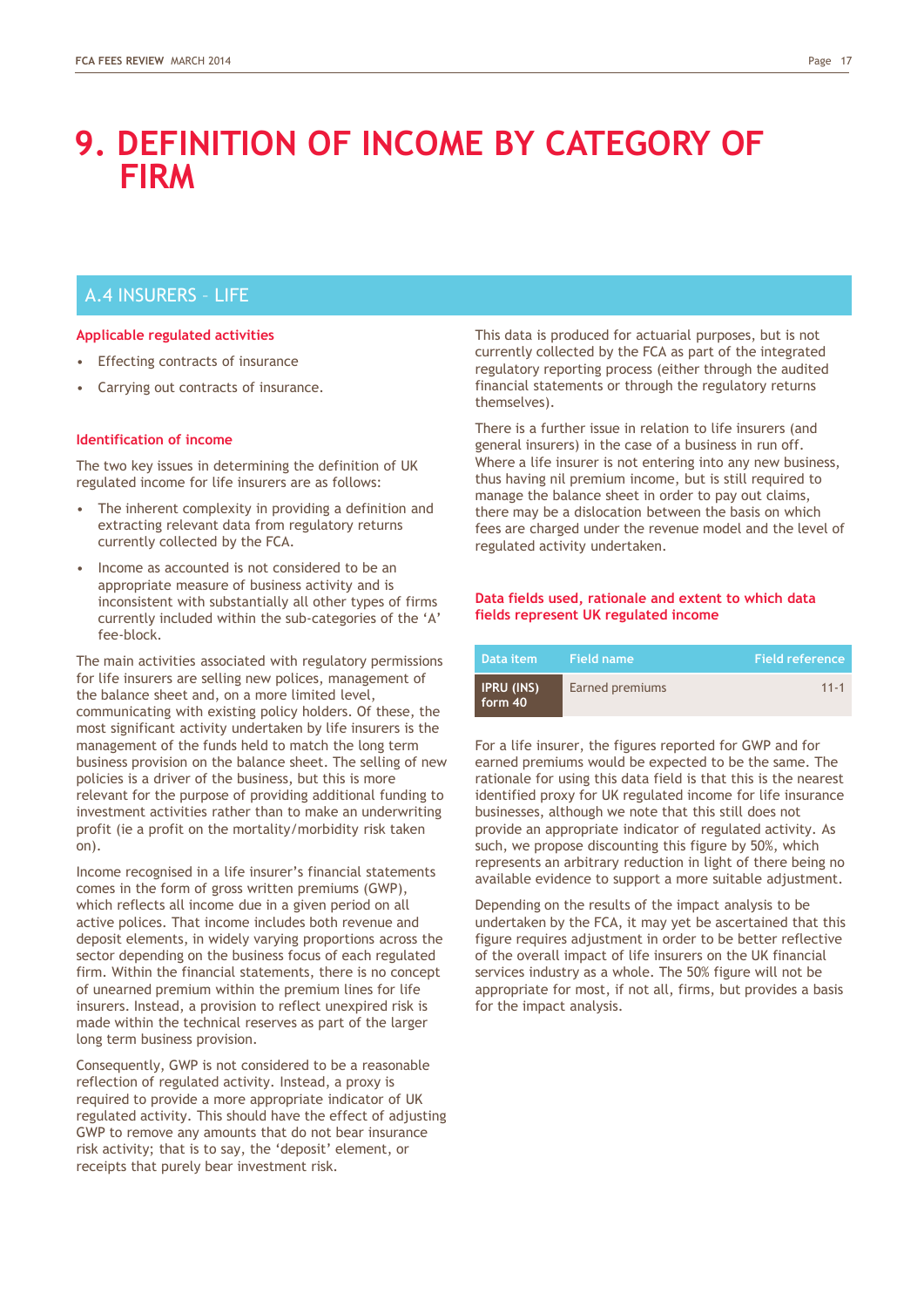### A.5 MANAGING AGENTS AT LLOYD"S AND A.6 THE SOCIETY OF LLOYD"S

These two sub-categories have been combined as the anomalous nature of the structure which they operate within affects both and similar approaches to appropriate proxies for regulated income are required.

### **Applicable regulated activities**

• Managing the underwriting capacity of a Lloyd"s syndicate as a managing agent at Lloyd"s.

#### **Identification of income**

For Managing Agents at Lloyd"s, income is recognised in the financial statements in respect of agency fees and profit commissions (the latter being performance-related and therefore essentially less suitable as a basis for the present purpose). While there are broadly standard bases for the charging of fees across managing agents of syndicates with unaligned capacity, this is not the case where the capacity is wholly aligned. Rather than using the actual fees charged therefore, it may be more appropriate to use as an indicator the capacity managed multiplied by a representative fee percentage in the range 0.65% - 0.75%.

For the Society of Lloyds, the nature of the regulated activities undertaken means that it is considered to be more appropriate to use an alternative indicator for fee allocation purposes. In this case, the aggregate of annual subscriptions and central guarantee fund contributions charged to members of Lloyds is concluded to be an appropriate measure, as this provides the most relevant indicator of the level of activity undertaken in a given period in connection with the core functions of the Society.

### **Data fields used, rationale and extent to which data fields represent UK regulated income**

Managing agents at Lloyd"s are not required to file regulatory returns with the FCA; however, the relevant data is collected by the Society of Lloyd"s and in particular the capacity managed by each managing agent is controlled through the capital management functions of the Society.

For the Society of Lloyd"s, the annual subscriptions and central guarantee fund contributions charged to members is considered to be the most appropriate indicator of regulated activity as discussed above.

To allow a calculation of UK regulated income in line with the above, the FCA should request Lloyd"s to provide the relevant data. Currently, the necessary data is not collected by the FCA.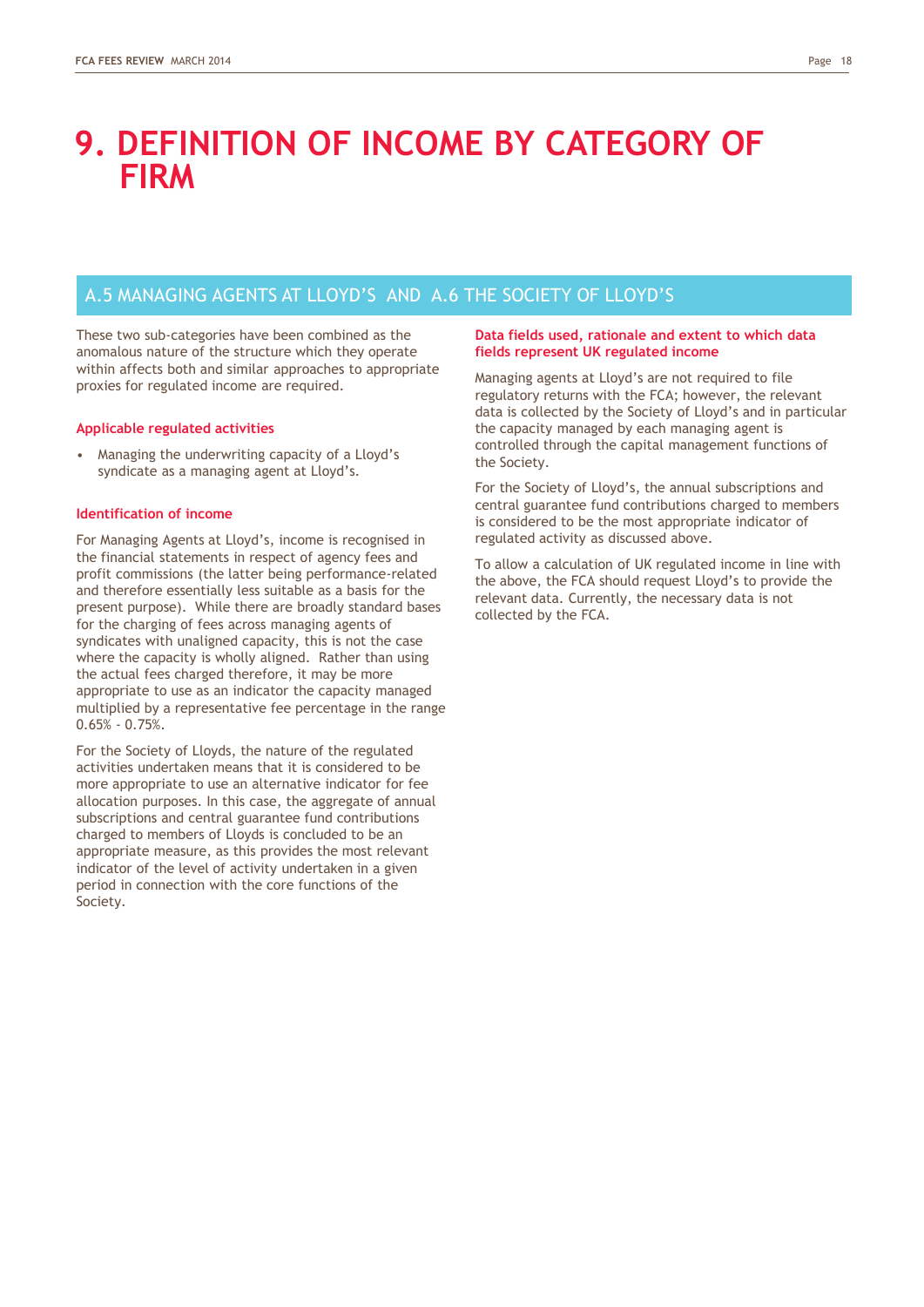### A.7 FUND MANAGERS

### **Applicable regulated activities**

- Managing investments
- Managing an AIF
- Managing a UCITS
- Safeguarding and administering of investments (without arranging)
- Arranging, safeguarding and administration of assets
- Venture capital business.

### **Identification of income**

For fund managers, income recognised in the financial statements represents fees received for investment management and advisory services provided to external clients. Fees are typically generated in the form of management and performance fees, which have separate criteria for recognition under both UK GAAP and IFRS.

For the purposes of defining UK regulated income, deductions are made from turnover as recognised in the financial statements in respect of:

- Rebates paid to investors or introducers (for firms that recognise turnover gross of any rebates payable). These rebates are concluded to constitute an appropriate deduction to UK regulated income since they represent fees that the firm is not contractually entitled to receive, as per the relevant agreement in place.
- Any other fees remitted to other UK regulated entities within the group under separate advisory agreements. These are omitted on the grounds that they will be captured within the regulatory returns of said group firms.

The above amendments are aligned with the FCA"s proposed revised definition of annual income.

Standard practice as to whether investment management and advisory fees are recognised gross or net of rebates differs from firm to firm depending on the nature of the agreements in place. Under certain rebate arrangements, rebates may be charged by an investor directly to their shareholding in the underlying fund. In these cases, no adjustment to the regulated firm"s income is required. However, in other cases, the UK regulated firm may be party to an agreement whereby a certain proportion of fee income is paid away to a third party investor, which would necessitate the adjustment in deriving UK regulated income as described.

### **Data fields used, rationale and extent to which data fields represent UK regulated income**

| Data item     | <b>Field name</b>            | <b>Field reference</b> |
|---------------|------------------------------|------------------------|
| <b>FSA002</b> | Performance fees             | <b>9B</b>              |
|               | Investment management fees   | 10B                    |
|               | Investment advisory fees     | 11B                    |
|               | <b>UCITS</b> management fees | 13B                    |
| <b>FSA030</b> | Performance fees             | <b>6A</b>              |
|               | Investment management fees   | 7A                     |
|               | Investment advisory fees     | <b>8A</b>              |
|               | <b>UCITS</b> management fees | 10A                    |

The rationale for using the above data fields is that these are the fields that will correspond, on a best fit basis, to the income generated from regulated activities by fund managers.

The data fields used are concluded to be representative of UK regulated income and also provide an appropriate indicator of UK regulated activity. However, as noted above, to fully capture UK regulated income for fund managers, additional IDDs could be considered for applicable pay away arrangements, be they in respect of rebates or amounts payable to other UK regulated entities within the group.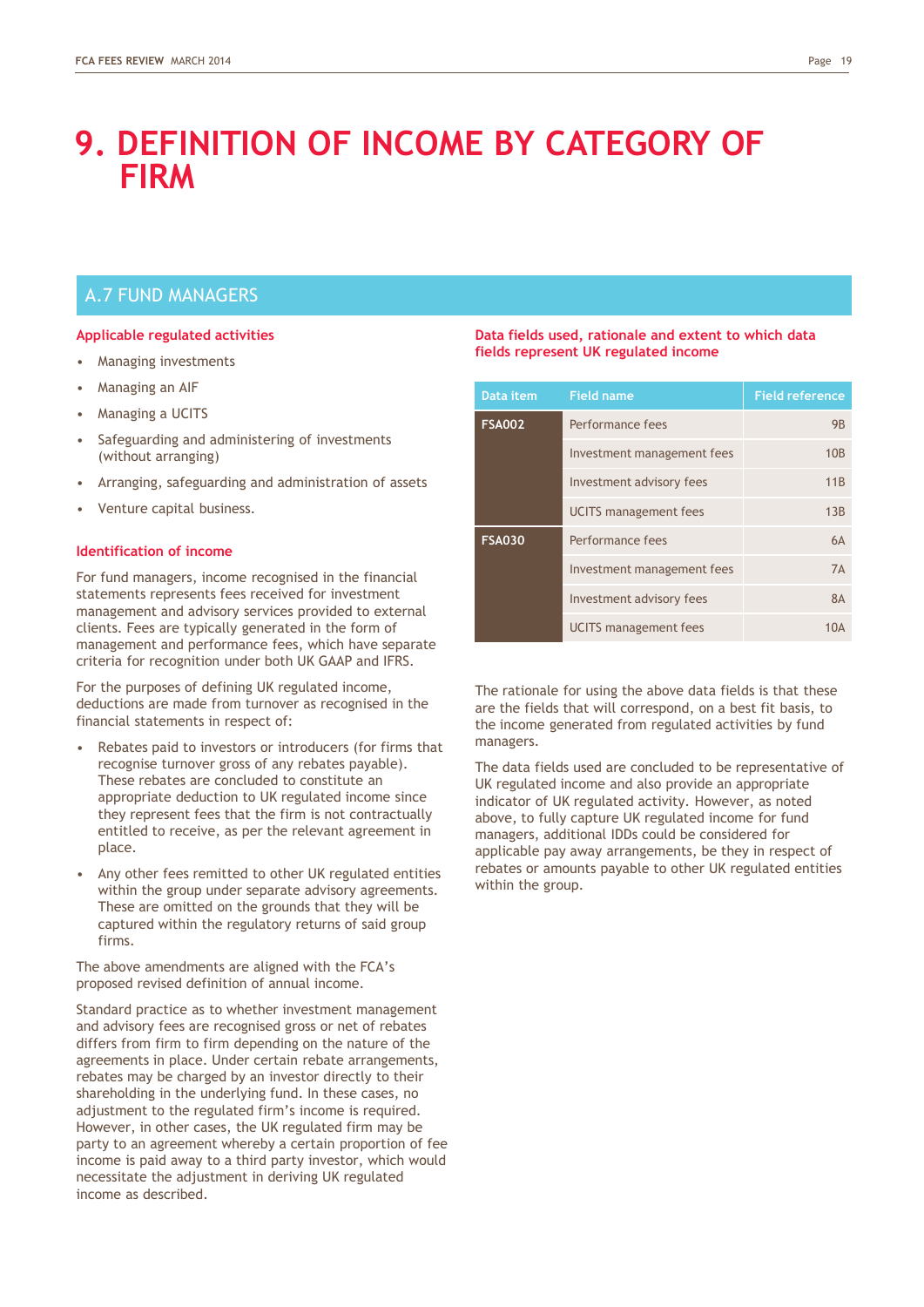### A.9 OPERATORS, TRUSTEES AND DEPOSITARIES OF COLLECTIVE INVESTMENT SCHEMES ETC

### **Applicable regulated activities**

- Managing an AIF
- Managing a UCITS
- Acting as a trustee or depositary of an AIF
- Acting as a trustee or depositary of a UCITS
- Establishing, operating or winding up a regulated collective investment scheme
- Establishing, operating or winding up an unregulated collective investment scheme
- Acting as trustee of an authorised unit trust scheme
- Acting as the depositary of an authorised contractual scheme
- Acting as the depositary or sole director of an openended investment company
- Establishing, operating or winding in a personal pension scheme or a stakeholder pension scheme.

#### **Identification of income**

For firms included in the A.9 fee block, income is recognised in the financial statements in respect of management and administration fees charged to clients for acting as an operator, trustee and depository in line with the above permissions.

In arriving at a measure of UK regulated income, deductions should be made, where appropriate, in respect of fee income arising from activities falling outside the scope of the firm"s regulatory permissions.

Additionally, and in line with the guidance provided for other fee blocks by the FCA within FEES 4 Annex 1A, deductions could be made in respect of amounts rebated to clients or passed on to other authorised firms. This may occur in instances where there is a commission chain or where fee rebates are payable to an investor, for example. We refer back to our analysis of fund managers though where we provide further views on what deductions should be made.

### **Data fields used, rationale and extent to which data fields represent UK regulated income**

| Data item     | <b>Field name</b>                  | <b>Field reference</b> |
|---------------|------------------------------------|------------------------|
| <b>FSA002</b> | Performance fees                   | <b>9B</b>              |
|               | Investment management fees         | 10B                    |
|               | Investment advisory fees           | 11B                    |
|               | UCITS management fees              | 13B                    |
|               | Other fee and commission<br>income | 14B                    |
| <b>FSA030</b> | Performance fees                   | 6A                     |
|               | Investment management fees         | 7A                     |
|               | Investment advisory fees           | 8A                     |
|               | <b>UCITS</b> management fees       | 10A                    |
|               | Other revenue                      | $17\Delta$             |

The above data fields have been chosen to provide complete coverage of management and administration fee income that makes up UK regulated income for this subsector as described above.

Given the breadth of the scope of data fields 14B from the FSA002 and 12A from the FSA030, an additional IDD is required in respect of fees arising from non-regulated activities, which may have otherwise been captured within this data field.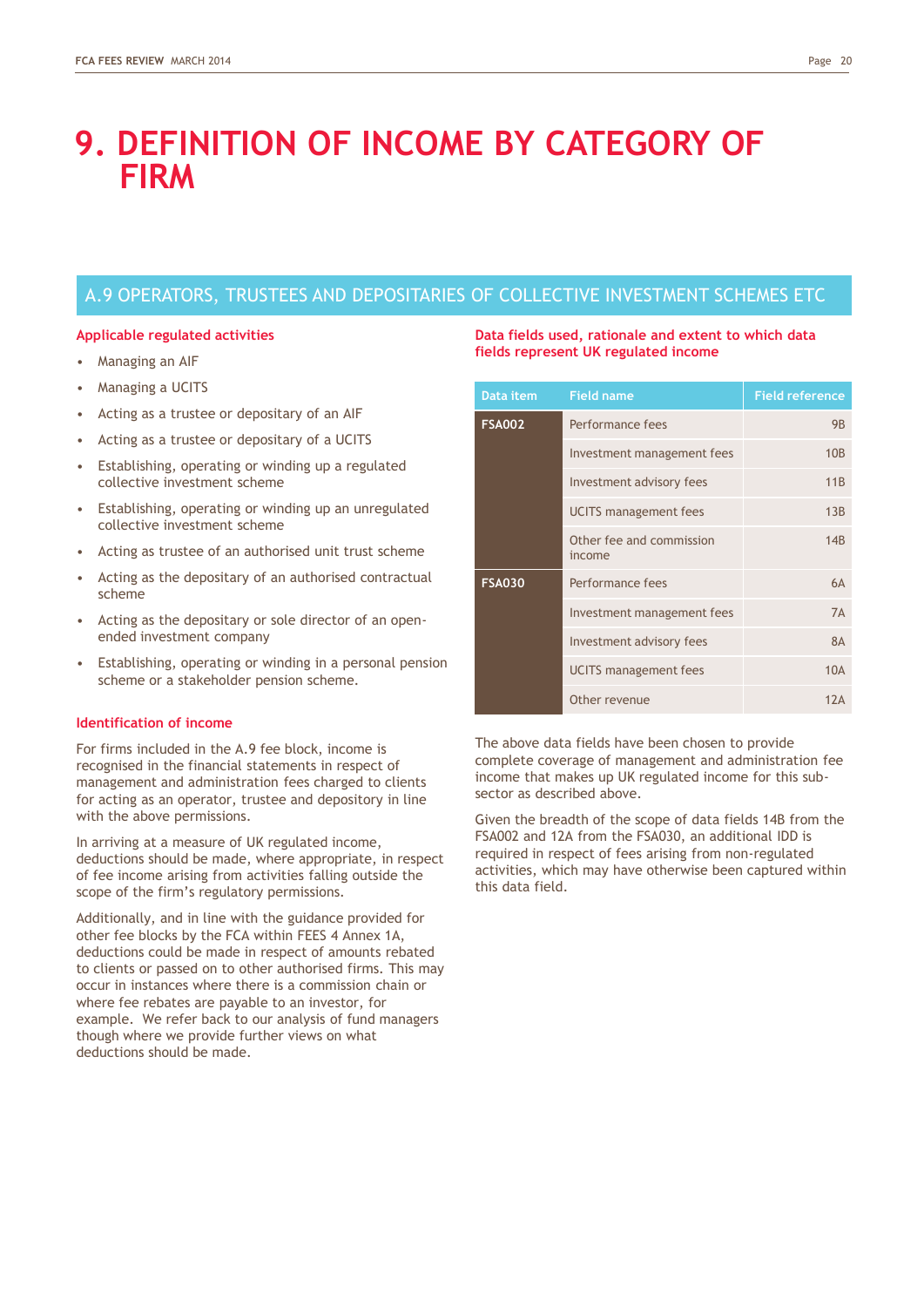### A.10 FIRMS DEALING AS PRINCIPAL

### **Applicable regulated activities**

- Dealing in investments as principal
- Bidding in emissions auctions.

### **Identification of income**

The top line income reported in the financial statements by firms dealing as principal comprises of net trading income, before brokerage or exchange fees and commissions payable. These net trading profits principally arise from proprietary trading or market making in securities and represent the value of net returns of securities and investments traded in a given period.

For the purpose of defining UK regulated income, the following deductions are made from top line turnover reported in the financial statements in respect of:

- Dividend income received from non trading assets, such as subsidiary companies
- Interest income from non trading assets, such as cash deposits and intercompany loans with group companies.

### **Data fields used, rationale and extent to which data fields represent UK regulated income**

| Data item and a set of the set of the set of the set of the set of the set of the set of the set of the set of the set of the set of the set of the set of the set of the set of the set of the set of the set of the set of t | <b>Field name</b>                                                                          | <b>Field reference</b> |
|--------------------------------------------------------------------------------------------------------------------------------------------------------------------------------------------------------------------------------|--------------------------------------------------------------------------------------------|------------------------|
| <b>FSA002</b>                                                                                                                                                                                                                  | Interest income                                                                            | 2 <sub>B</sub>         |
|                                                                                                                                                                                                                                | Net trading income/(losses)                                                                | 15B                    |
|                                                                                                                                                                                                                                | Realised gains (losses) on<br>financial assets & liabilities<br>(other than HFT and FVTPL) | 21 <sub>B</sub>        |
|                                                                                                                                                                                                                                | Dividend income                                                                            | 22B                    |
| <b>FSA030</b>                                                                                                                                                                                                                  | Total dealing profit (or loss)                                                             | $4\text{Å}$            |
|                                                                                                                                                                                                                                | Interest and dividends<br>receivable                                                       | 11A                    |
|                                                                                                                                                                                                                                | Foreign exchange gains                                                                     |                        |

The above data fields correspond to the regulated activities undertaken by firms dealing as principal.

On the FSA002, field 15B comprises realised and unrealised gains/losses generated on traded securities and foreign exchange. These gains and losses constitute part of the net trading income generated by the firm, which forms part of UK regulated income as described above. Field 21B serves to include available for sale and held to maturity assets which form part of the trading book, whilst 2B and 22B, interest and dividend income, are further components of trading book income. However, as noted above, new IDDs are required to appropriately deduct any interest and dividend income that does not arise from trading assets. These data fields are replicated in the FSA030 for firms that report using this data item.

Whilst the above data fields are indicative of income reported in the financial statements of firms dealing as principal, the "net trading income" line is not consistent with the definition of income noted in 4.2. For this definition of income to apply to firms within this subsector, a measure of gross trading gains would instead be used. However, given that the nature of the regulated activity itself results in trading gains and trading losses, the use of a gross trading income measure is not considered to be credible.

Further to this, there are concerns as to whether net trading income provides a suitable indicator of UK regulated activity. For cases where a firm dealing as principal trades intensively, but performs poorly, the net trading income figure is not likely to be representative of the level of activity undertaken.

However, this figure does stand up to scrutiny as a measure of the benefit of being regulated by virtue of being directly attributable to the regulatory permissions held. In our view, the trading gains figure can be an indicator of regulatory activity but it is a very poor one without a more suitable alternative available.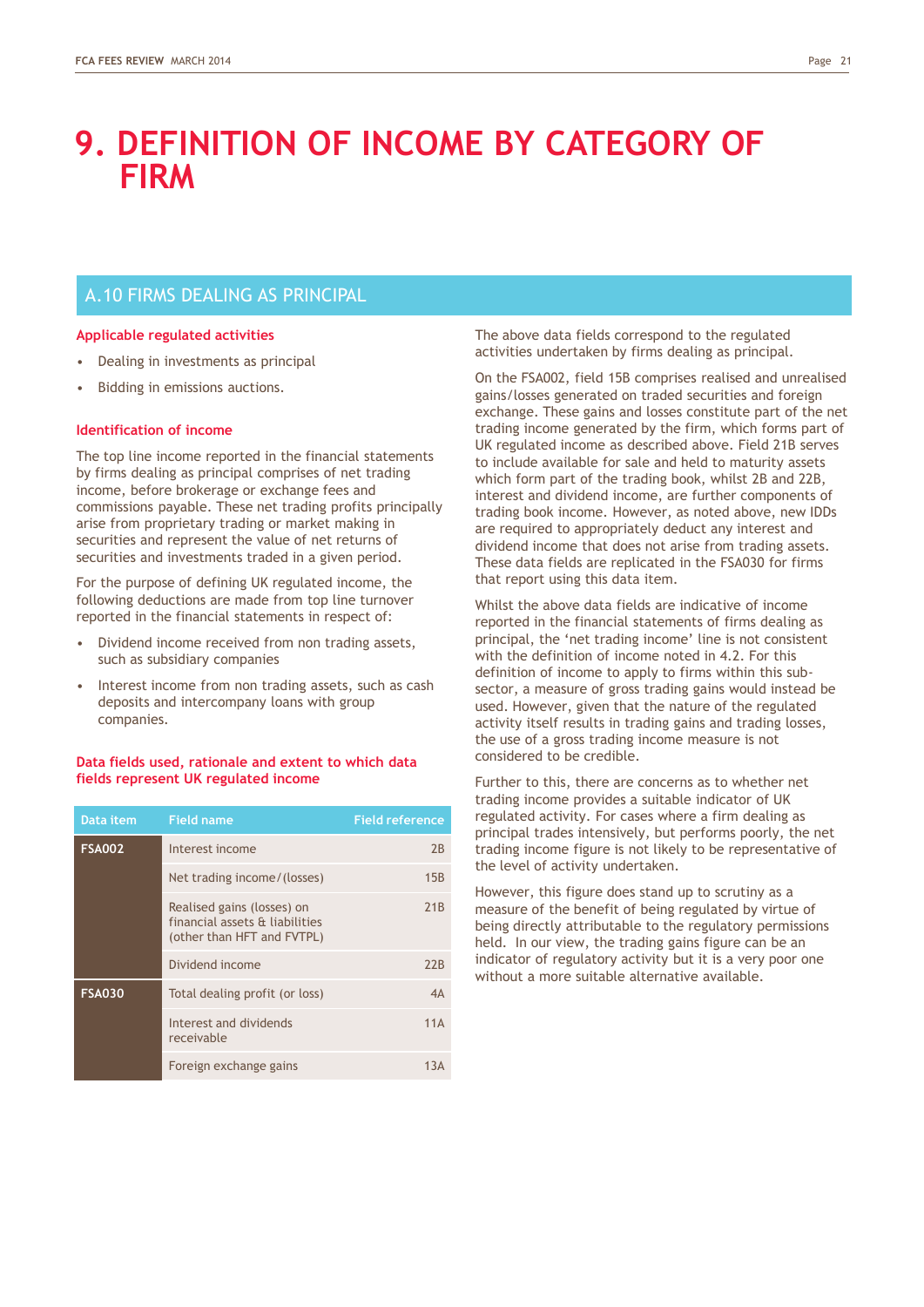A.12 ADVISORY ARRANGERS, DEALERS OR BROKERS (HOLDING OR CONTROLLING CLIENT MONEY OR ASSETS, OR BOTH); AND

### A.13 ADVISORY ARRANGERS, DEALERS OR BROKERS (NOT HOLDING OR CONTROLLING CLIENT MONEY OR ASSETS, OR BOTH)

These two sub-categories have been combined for the purpose of our analysis on the basis that the only differentiating factor between the two is the holding or controlling of client money and/or assets and, going forward, the FCA intends on merging them. Given that this is not considered to have a significant, if any, impact on the definition of UK regulatory income, the two subsectors have been assessed together.

### **Applicable regulated activities**

- Dealing in investments as agent
- Arranging (brining about) deals in investments
- Making arrangements with a view to transactions in investments
- Dealing as principal in investments, where the activity is carried on as a matched principal broker, oil market participant, energy market participant or local
- Advising on investments (except pension transfers and pension opt-outs)
- Advising on syndicate participation at Lloyd"s.

#### **Identification of income**

Income is recognised in the financial statements of advisory arrangers, dealers or brokers in respect of commissions and fees from brokerage and advisory services provided, which links to the relevant regulatory permissions as noted.

Firms within these sub-categories are currently assessed on the basis of income for the purposes of calculating fees payable to the FCA. For this purpose, 'annual income' is defined as follows by the FCA:

The gross inflow of economic benefits (ie cash, receivables and other assets) recognised in the firm's accounts during the reporting year in respect of, or in relation to, the provision in the UK of the regulated activities specified in FEES 4, Annex 1A, R Part 12.

The figure should be reported without netting off operating costs or business expenses, but including:

All brokerages, commissions, premiums, fees, and other related income (for example, administration charges, overriders, profit shares, income from appointed representatives, etc.) due to the firm in respect of, or in relation to, the provision in the UK of the regulated activities specified in FEES 4 ,Annex 1AR, Part 12 and which the firm has not rebated to clients or passed on to other authorised firms (for example, where there is a commission chain).

Any ongoing commission from previous business received by the firm during the reporting year, such as trail commission or renewal business.

The 'fair value' of any goods or services the firm provided to clients. This is an estimate, such as a "commission equivalent,' of the amount the firm would otherwise have received for any regulated activity under (a) above, but for which it has made a business decision to waive or discount its charges.

As noted in appendix 2 of the Statement of Requirements for this report, the FCA has already concluded that firms within this sub-sector are able to meet these IDDs.

### **Data fields used, rationale and extent to which data fields represent UK regulated income**

| Data item     | <b>Field name</b>                                       | <b>Field reference</b> |
|---------------|---------------------------------------------------------|------------------------|
| <b>FSA002</b> | Gross commission and<br>brokerage                       | <b>8B</b>              |
|               | Other fee and commission<br>income                      | 14B                    |
| <b>FSA030</b> | Gross commission and<br>brokerage                       | 5F                     |
|               | Total revenue                                           | 7F                     |
|               | Other revenue (income from<br>non-regulated activities) | 6F                     |

With regards to the fields used in the RMAR, the appropriate calculation is total revenue minus other revenue (income from non-regulated activities).

Brokerage fee income is concluded to be a suitable indicator of regulatory activity for brokers; the fees are reflective of the level of activity undertaken, with commissions typically based on the size of deals undertaken or advised upon. Inclusion of trading income is not considered to be appropriate, as the regulatory permissions of firms in this sub-sector do not extend to dealing as principal, but are instead limited to dealing as agent. As such, a firm in this fee block would not be entitled to the benefit of trades executed.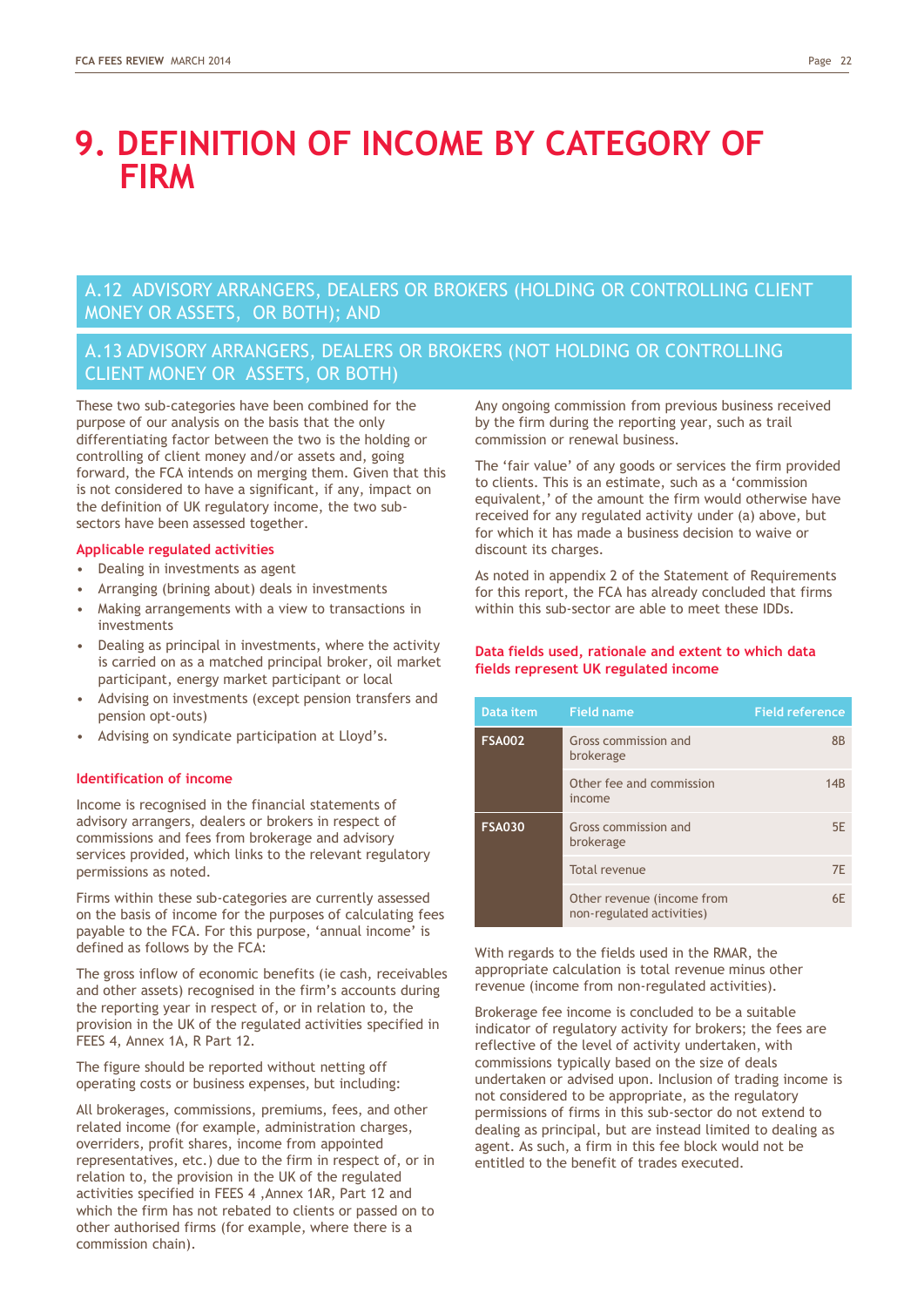### A.14 CORPORATE FINANCE ADVISORS

### **Applicable regulated activities**

• Carrying on corporate finance business.

### **Identification of income**

Income comprises retainer and success fees generated from corporate finance activity. For accounting purposes, retainer fees are recognised as income over the life of the relevant contract, whilst success fees are recognised when the necessary conditions are met to result in the firm becoming contractually entitled to receive the fees.

It is considered that the accounting definition of income as applied to corporate finance advisors is appropriate for the purposes of identifying UK regulated income.

As is the case for other sub-sectors, income is already used as a tariff base by the FCA for fee calculation purposes for corporate finance advisors. As such, the definition of income applicable for those sub-sectors as described above is also applicable for corporate finance advisors.

A further IDD may be needed to consider the impact of fees arising from non-regulated activities that have otherwise been captured within the UK regulated income metric. However, such fees are not included within the definition of 'annual income' already used by the FCA, which firms in this sub-sector have already demonstrated they are able to effectively report. Notwithstanding this, additional data fields will be required in the FSA002 and FSA030 returns to consider this point if these are to be the primary means of capturing data for fee allocation purposes, as relevant fields are not currently included.

### **Data fields used, rationale and extent to which data fields represent UK regulated income**

| Data item     | <b>Field name</b>                                       | <b>Field reference</b> |
|---------------|---------------------------------------------------------|------------------------|
| <b>FSA002</b> | Corporate Finance                                       | 12B                    |
|               | Other fee and commission<br>income                      | 14B                    |
| <b>FSA030</b> | Corporate finance                                       | 9Α                     |
|               | Total revenue                                           | 7F                     |
|               | Other revenue (income from<br>non-regulated activities) | 6F                     |

With regards to the fields used in the RMAR, the appropriate calculation is total revenue minus other revenue (income from non-regulated activities).

It is considered that income is a suitable indicator of regulated activity, given that income is directly generated from the engagement with clients to provide corporate finance advice.

As noted above, additional data fields may be required in the FSA002 and FSA030 to fully capture any fees arising from non regulated activities, which should be deducting in arriving at UK regulated income.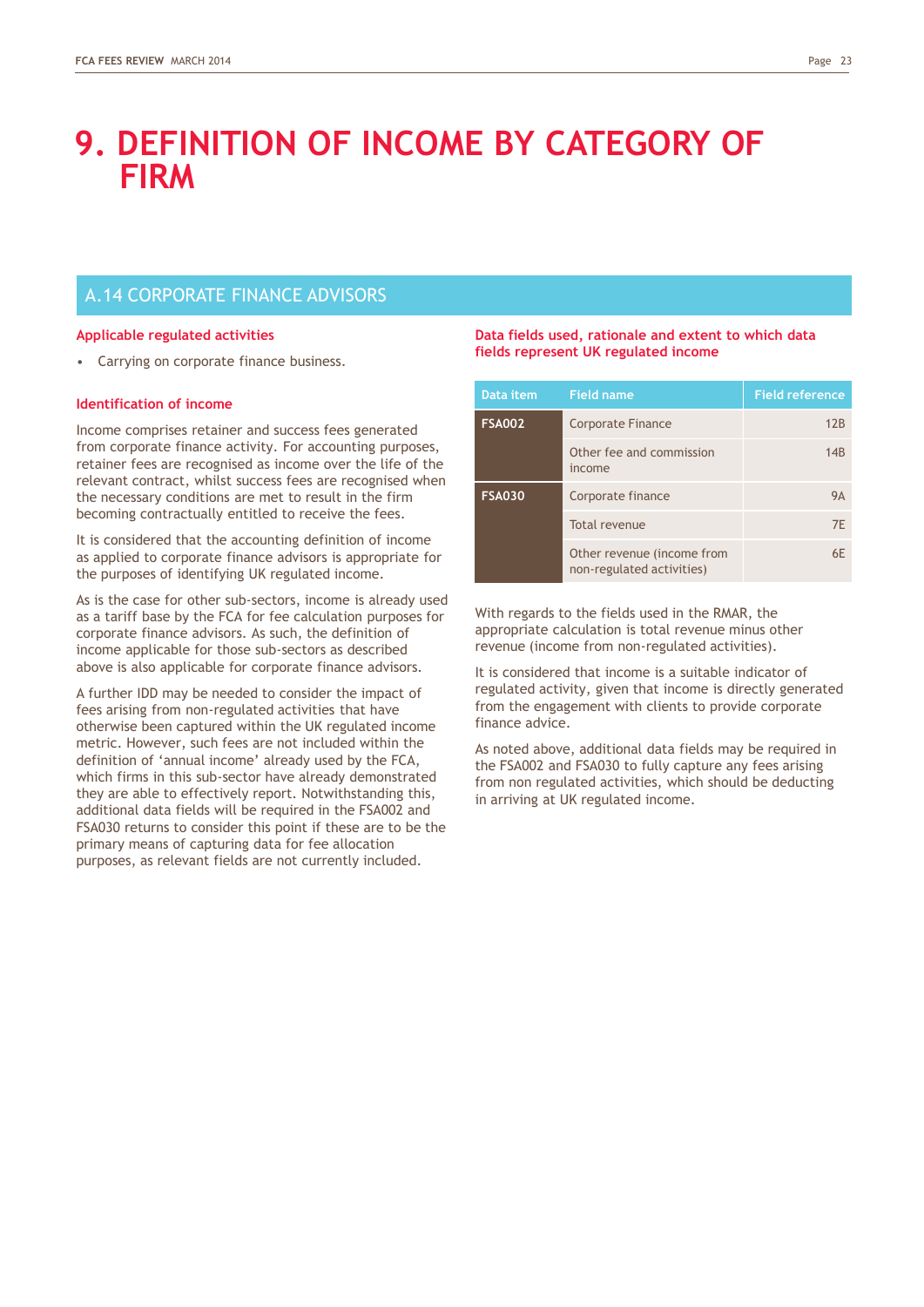### A.18 HOME FINANCE PROVIDERS, ADVISERS AND ARRANGERS

### **Applicable regulated activities**

- Entering into a home finance transaction
- Arranging (bringing about) a home finance transaction
- Making arrangements with a view to a home finance transaction
- Advising on a home finance transaction.

#### **Identification of income**

Income comprises retainer and success fees generated for home finance providers, advisors and arrangers, income comprises of commissions and fees from mortgage and finance broking and administration of mortgage applications. The turnover reported in the financial statements of these firms comprises of fee income in respect of these activities.

As was the case with sub-sectors described previously, income is already used as a tariff base by the FCA for fee calculation purposes for home finance providers, advisers and arrangers. As such, the definition of income applicable for those sub-sectors as described above is also applicable for this sub-sector.

A further IDD may be needed to consider the impact of fees arising from non-regulated activities which have otherwise been captured within the UK regulated income metric. However, such fees are not included within the definition of "annual income" already used by the FCA, which firms in this sub-sector have already demonstrated they are able to effectively report. Notwithstanding this, additional data fields will be required in the FSA002 and FSA030 returns to consider this point if these are to be the primary means of capturing data for fee allocation purposes, as relevant fields are not currently included.

### **Data fields used, rationale and extent to which data fields represent UK regulated income**

| Data item                                                       | <b>Field name</b>                  | <b>Field reference</b> |
|-----------------------------------------------------------------|------------------------------------|------------------------|
| Mortgage<br>Lending &<br><b>Administration</b><br><b>Return</b> | Fees and commissions<br>receivable | <b>B1.5</b>            |
| <b>FSA030</b>                                                   | Gross commission and<br>brokerage  | 5A                     |
|                                                                 | Other revenue                      | 17∆                    |

As noted above, additional data fields may be required in the FSA002 and FSA030 to fully capture any fees arising from non regulated activities, which should be deducted in arriving at UK regulated income.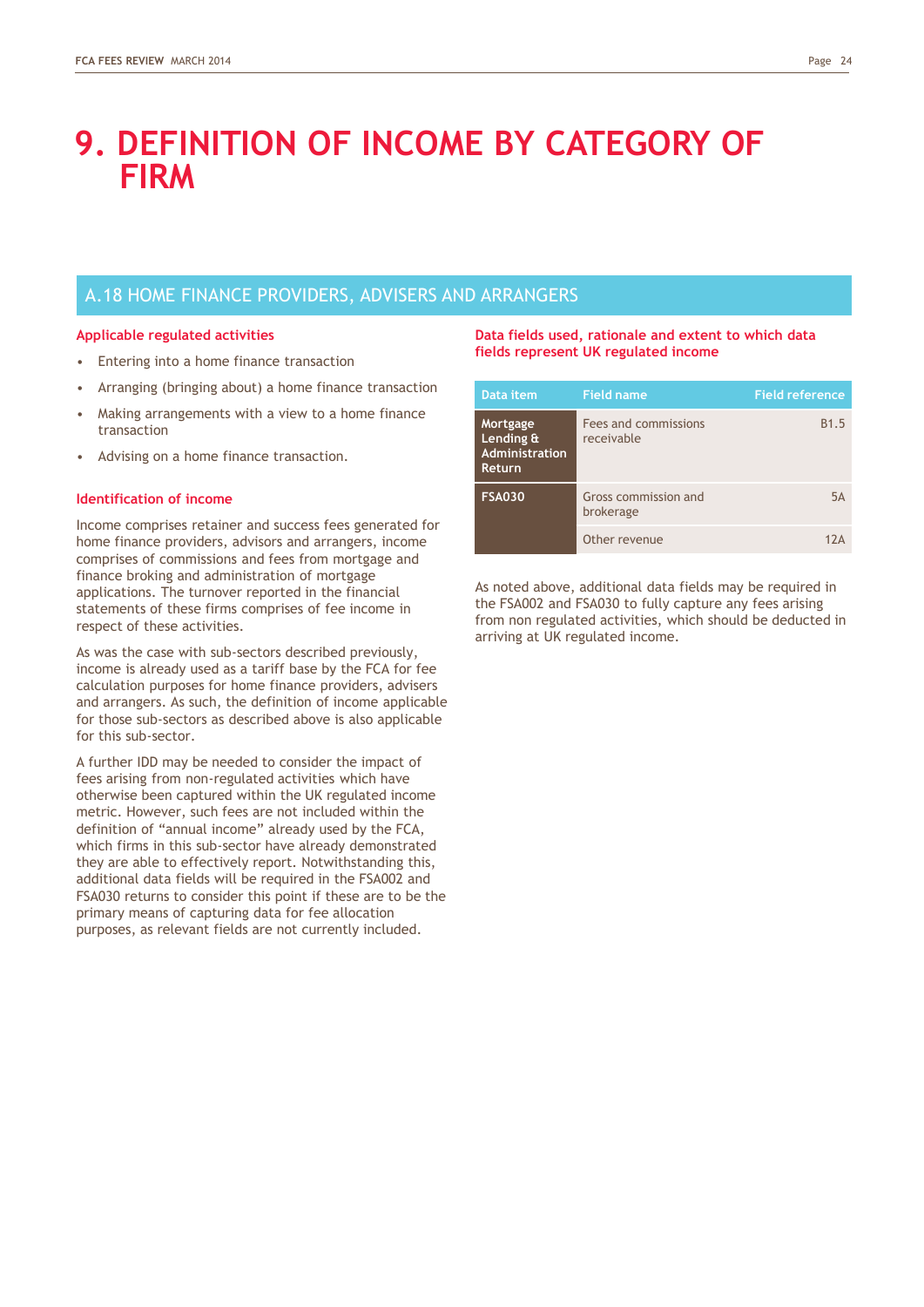### A.19 GENERAL INSURANCE MEDIATION

### **Applicable regulated activities**

One or more of the following in relation to a noninvestment insurance contract:

- Dealing in investments as agent
- Making arrangements with a view to transactions in investments
- Assisting in the administration and performance of a contract of insurance
- Advising on investments.

### **Identification of income**

In respect of general insurance mediation firms, the income reported in the financial statements comprises of commissions and fees, including both fixed and variable elements.

This turnover is noted often, but not always, to be stated net of commissions paid to sub-agents. These commissions can either be paid out of the total commission figure, in which case it is a cost for the main broker, or be a separate commission element in the policy documentation, in which case it does not form part of the main broker"s commission at all.

As was the case with sub-sectors described previously, income is already used as a tariff base by the FCA for fee calculation purposes for general insurance mediation firms. As such, the definition of income applicable for those sub-sectors as described above is also applicable for this sub-sector.

### **Data fields used, rationale and extent to which data fields represent UK regulated income**

| Data item                | <b>Field name</b>                                       | <b>Field reference</b> |
|--------------------------|---------------------------------------------------------|------------------------|
| <b>FSA002</b>            | Gross commission and<br>brokerage                       | <b>8B</b>              |
|                          | Other fee and commission<br>income                      | 14B                    |
| <b>FSA030</b>            | Gross commission and<br>brokerage                       | 5A                     |
| <b>RMAR</b><br>section B | Total revenue                                           | 7F                     |
|                          | Other revenue (income from<br>non-regulated activities) | 6F                     |

With regards to the fields used in the RMAR, the appropriate calculation is total revenue minus other revenue (income from non-regulated activities).

Turnover is considered to be a reasonable indicator of business activity and, until a broker goes into decline or run-off (when the balance sheet becomes the dominant factor), business activity is a reasonable indicator of regulatory risk. The data fields above are concluded to be representative of UK regulated income, although additional fields may be required to:

- Allow the deduction of commissions paid to sub-agents in instances where income is recorded gross of these amounts
- Consider any other fee and commission income recognised in respect of non regulated activities.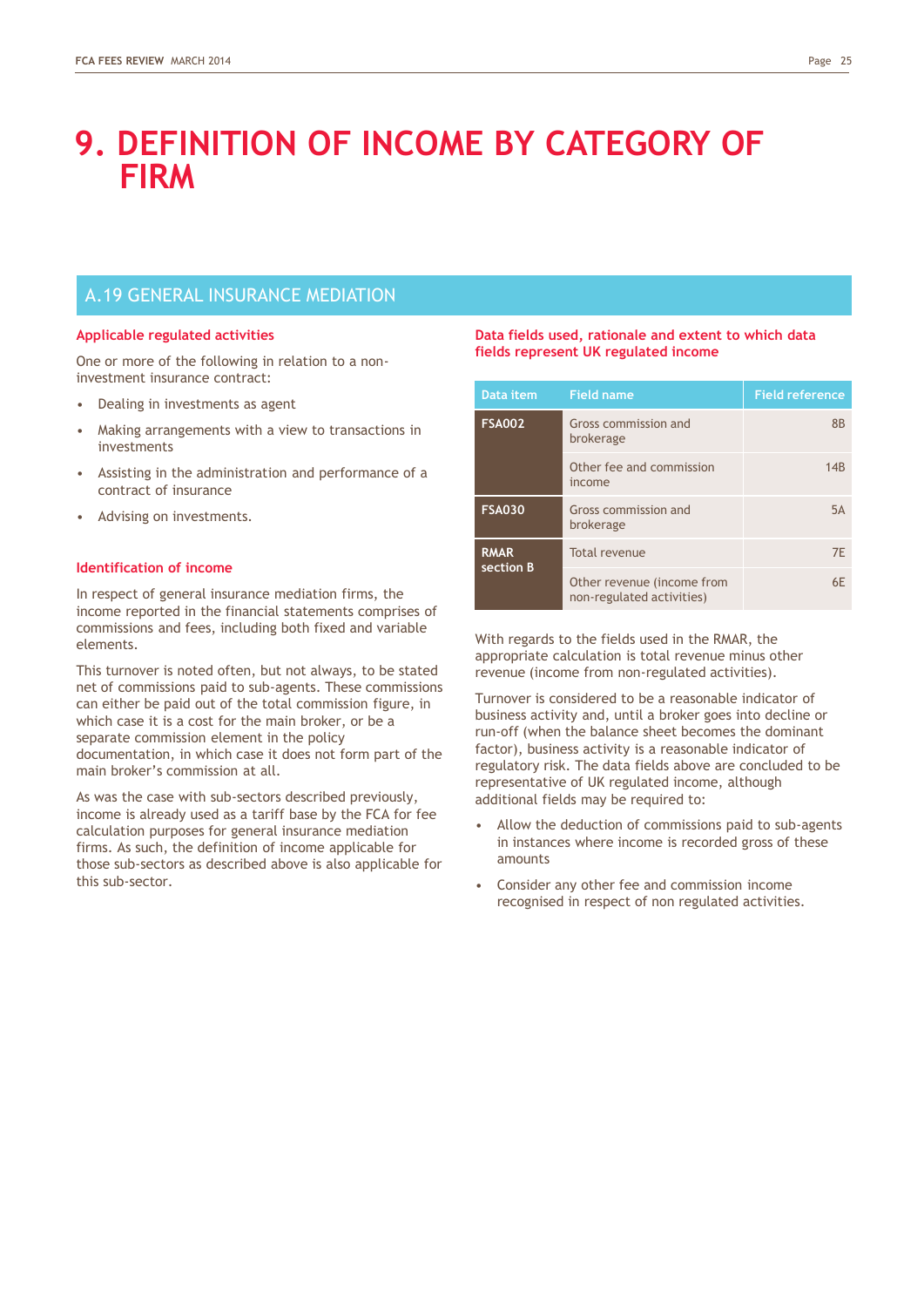### **10. COMPARING INCOME AGAINST OTHER METRICS**

### **Background**

In assessing the relative merits between income as the common metric for a consolidated 'A' fee-block, consideration has also been given to other metrics following an approach whereby fees are recovered via a common measure. The purpose of this section of the report is to compare other metrics against income through assessment of the relative merits of each approach.

#### **Selecting metrics**

One relevant factor in selecting an appropriate metric is consideration of applicability to the seven FCA fees governing principles, which are detailed in the below table:

|   | Fair          | Justify basis for any cross-subsidy                                                                        |
|---|---------------|------------------------------------------------------------------------------------------------------------|
|   | Risk aligned  | Risk taken into account where effective to do so                                                           |
|   | Transparent   | Link between cost allocation, application of risk and level of fees is clear                               |
|   | Predictable   | Firms can reasonably estimate their fees for the forthcoming year                                          |
|   | Flexible      | Adaptable to changes in financial markets                                                                  |
| 6 | Proportionate | Costs of operating the model should be proportionate                                                       |
|   | Legal         | Allowable within the Financial Services and Markets Act 2000 as amended by the Financial Services Act 2012 |

Linking to a firm"s ability to pay is a broad basis on which fees could be allocated across the Financial Services sector as a whole. This could first and foremost be seen to take account of the principles of fairness and proportionality in selecting a metric and most likely suggests the use of profit as a metric. However, there is a fear that in basing the fee apportionment model on profit, fees collected by the FCA may be unfairly skewed towards firms that run their businesses efficiently.

An additional metric that can be used as a measure of ability to pay is income. As described earlier in this report, income can also broadly be considered to be indicative of a firm"s regulated activity. This provides greater correlation with the principles of fairness and risk alignment.

An alternative is to consider metrics which are more proportionate to the level of risk within a firm, such as a measure based on a firm"s regulatory capital requirement. However, there is a concern that this basis will be more indicative of a firm"s prudential risk rather than conduct risk and therefore not aligned to the FCA"s primary objectives, particularly with regard to dual-regulated firms.

The FCA fees governing principles do not take comparability or measurability into account, although this may be considered to be part of "predictability". In our view, comparability and measurability are key factors to consider when determining an appropriate metric for use in the fee allocation model. If derivation of a particular metric is overly complex or not comparable between sub-sectors, it would be likely to lack credibility in the marketplace.

The principles themselves are not necessarily complementary; indeed, we note that a trade-off broadly exists between the principles on three separate planes. Identifying an appropriate metric requires effective tradeoff between opposing forces amongst the governing principles as illustrated in the adjacent diagram.

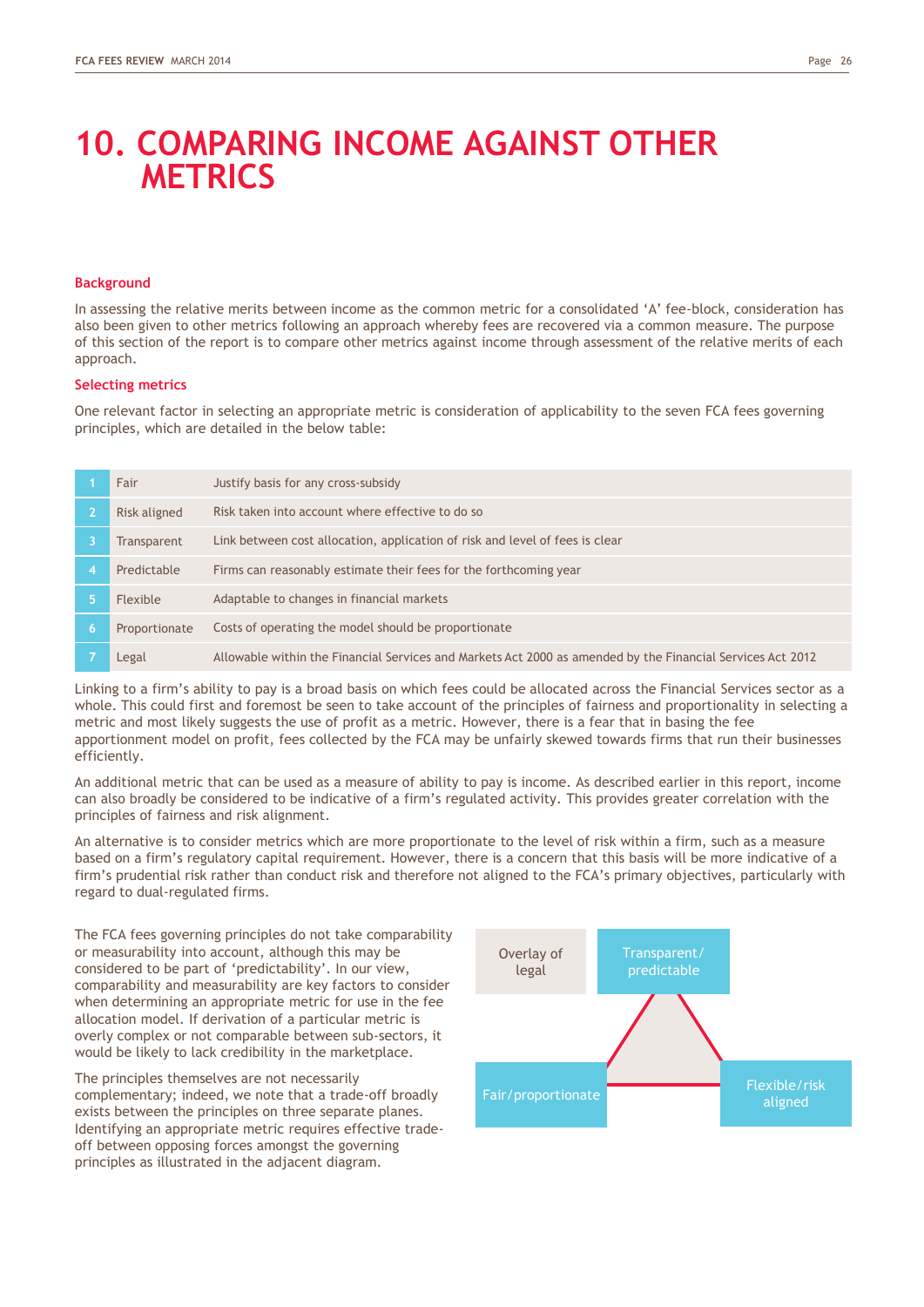### **10. COMPARING INCOME AGAINST OTHER METRICS**

#### **Overview of metrics**

An overview of the assessment of identified metrics (including income) for a model that assesses firms through a common measure of size is presented below.

We have not been asked to conclude on whether there is a better metric than the one offered under the Revenue model. In our investigation there appears to be weaknesses in all the possible options discussed, whether it be a lack of transparency, too much complexity or disproportionate impact. It is up to the FCA, via discussion with the industry, to conclude upon a suitable compromise.

| <b>METRIC</b>                 | <b>PROS</b>                                                                                                                                                                                                                  | <b>CONS</b>                                                                                                                                                                                                                                                                         |
|-------------------------------|------------------------------------------------------------------------------------------------------------------------------------------------------------------------------------------------------------------------------|-------------------------------------------------------------------------------------------------------------------------------------------------------------------------------------------------------------------------------------------------------------------------------------|
| <b>Income</b>                 | Transparent and easy for firms to calculate<br>$\bullet$<br>Conceptually valid as a 'tax' on the benefit of being<br>$\bullet$<br>regulated<br>Broadly a good indicator of the level of regulatory<br>$\bullet$<br>activity. | May be unfair for loss-making firms<br>$\bullet$<br>Not risk aligned<br>$\bullet$<br>Income is not always perfectly comparable<br>between sub-sectors<br>Indicators of regulated activity required for<br>certain sub-sectors rather than income.                                   |
| Risk weighted<br>income       | Adds an overlay of risk alignment onto the income model<br>$\bullet$<br>in line with FCA fee principles.                                                                                                                     | Risk weightings may be largely arbitrary<br>$\bullet$<br>Fee burden should not necessarily be skewed<br>$\bullet$<br>to more risky activities; the benefit of<br>regulation applies to all regulated firms.                                                                         |
| <b>Fixed fee</b>              | Greater predictability for firms and the FCA.                                                                                                                                                                                | Lacks fairness as it will discriminate against<br>smaller firms<br>Creates a barrier to entry and harms<br>competition<br>Not proportionate.                                                                                                                                        |
| <b>Capital</b><br>requirement | Data is already collected for prudential purposes and is<br>$\bullet$<br>understood by the marketplace<br>Proportionate in line with the level of regulatory activity<br>$\bullet$<br>undertaken.                            | Prudential measure and so not necessarily<br>$\bullet$<br>aligned to FCA's objectives<br>Not reflective of conduct risk<br>$\bullet$<br>Not easily comparable between firms.                                                                                                        |
| Value add metric<br>(profit)  | Clear measure of value add<br>$\bullet$<br>Most closely linked to ability to pay.                                                                                                                                            | May require significant additional direction and<br>oversight to prevent manipulation<br>Value add measures suffer from volatility,<br>$\bullet$<br>resulting in a lack of predictability<br>Unfair apportionment onto firms that run their<br>$\bullet$<br>businesses efficiently. |
| Number of<br>complaints       | Aligned with conduct failures of a firm.                                                                                                                                                                                     | Not predictable for firms or the FCA<br>Likely to be disproportionately onerous towards<br>retail firms.                                                                                                                                                                            |